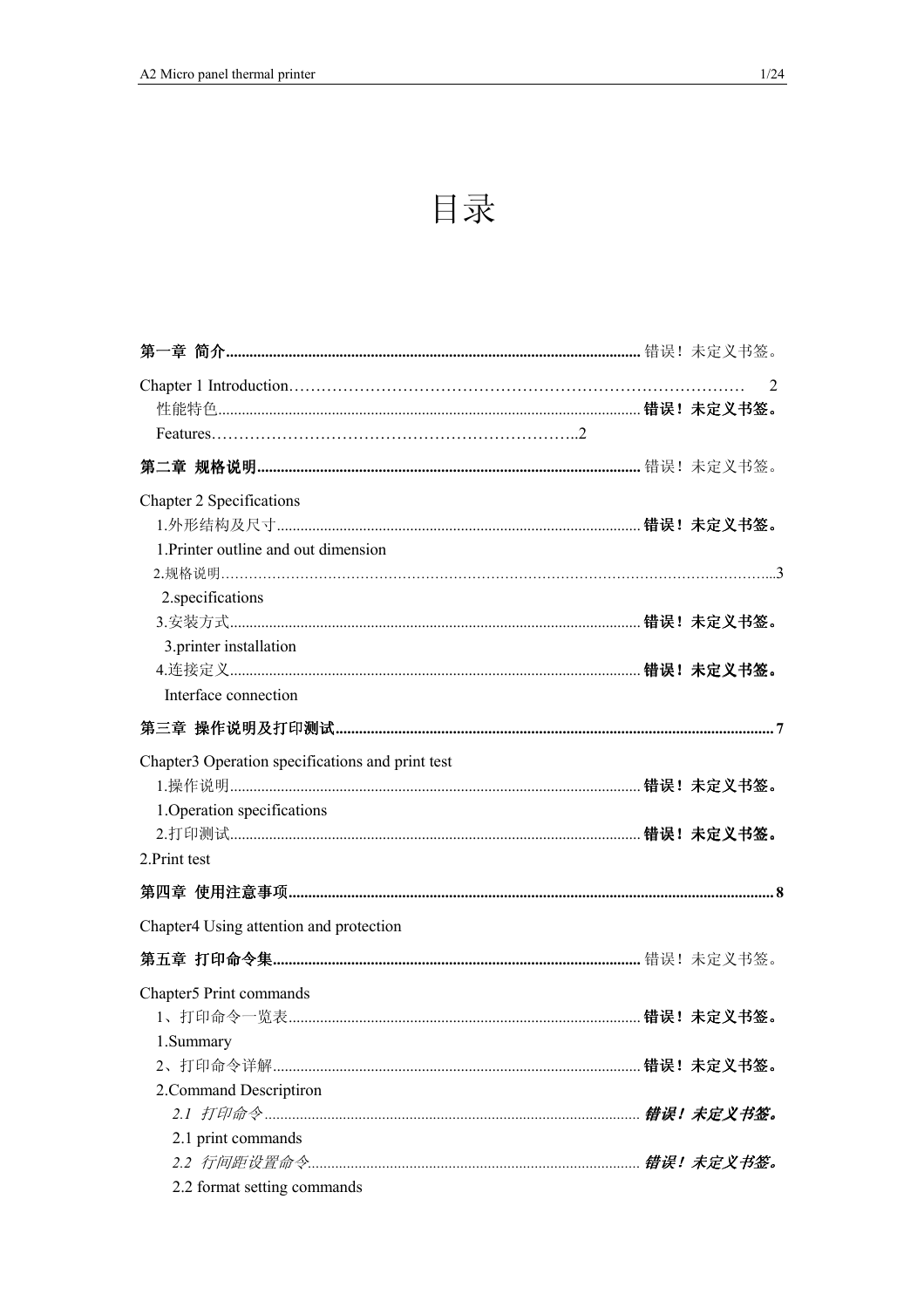| 2.3 Charcter Setting Commands                  |  |
|------------------------------------------------|--|
|                                                |  |
| 2.4 Graphics Print Commands                    |  |
|                                                |  |
| 2.5 Button Control Commands                    |  |
|                                                |  |
| 2.6 Initialization Commands                    |  |
|                                                |  |
| 2.7 Real time Commands                         |  |
|                                                |  |
| 2.9 Bar Code Printing Commands                 |  |
|                                                |  |
| APPENDIX A: Valid codes tab                    |  |
|                                                |  |
| <b>APPENDIX B: International Character Set</b> |  |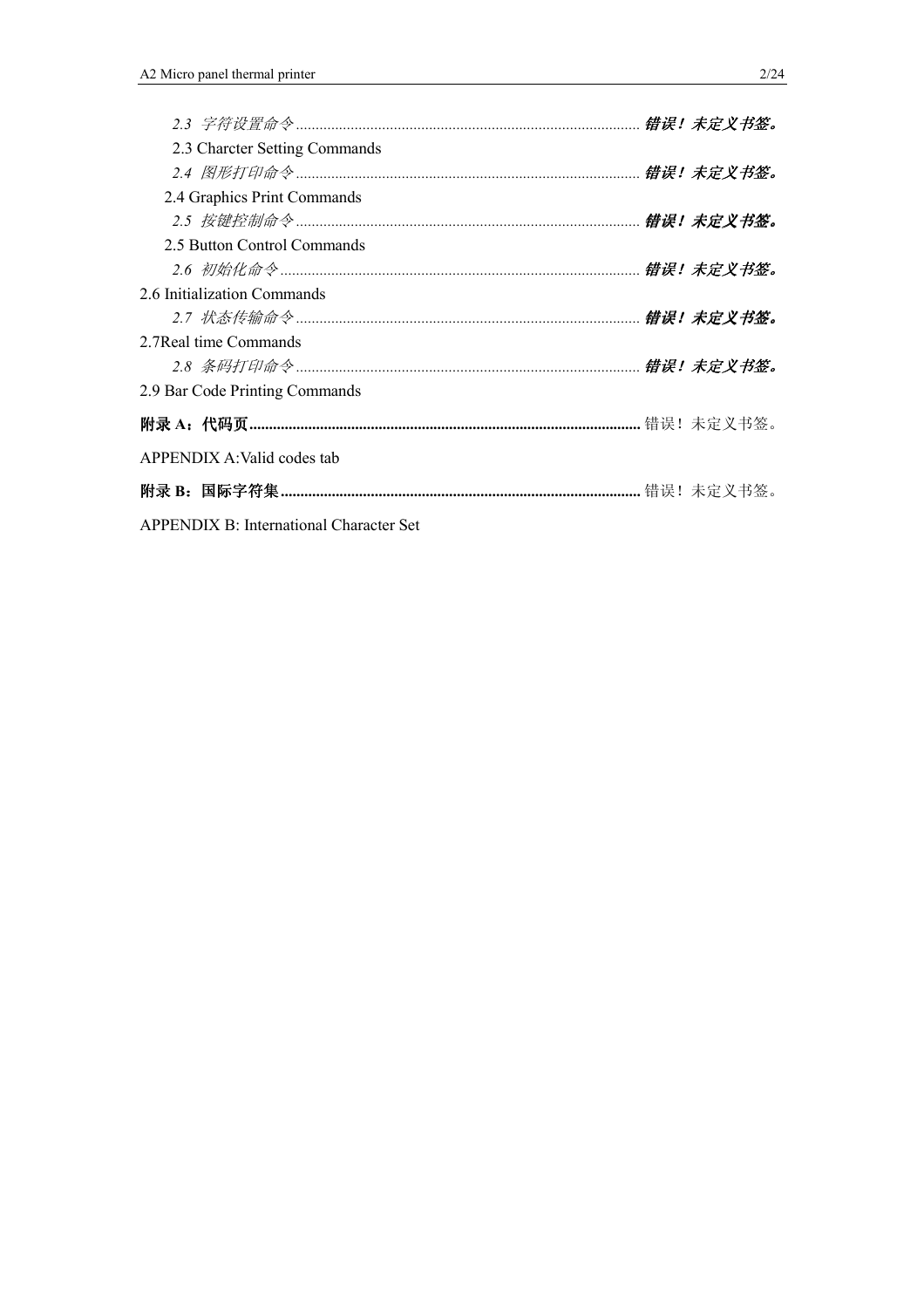# 第一章 简介 **Introduction**

#### 性能特色 **Features**

- > 低噪音的直接热敏打印方式 Low-noise direct thermal printing method
- ▶ 打印控制板内置 GB18030 中文字库, 彻底免除生僻字的苦恼 Printer control panel built-in GB18030 Chinese character, thoroughly remove the uncommon words of anguish
- ▶ 打印速度快,噪声低 Fast printing speed, low noise
- > 可装最大纸卷直径 39MM 的打印纸,同类型中最大纸卷 can support Max.39MM (diameter) paper roll , that is bigest papar roll of the same models.
- ▶ 接口可选串口 (RS-232C, TTL) / 并口 Optional serial interface (RS-232C, TTL) / parallel port
- ▶ 丰富的图形/曲线/文字打印功能 rich of graphics / curves / characters print function
- ▶ 易装纸结构方便上纸 Easy paper loading structure
- 支持 5V-9V 宽电压 Support 5V-9V wide power voltage

# 第二章 规格说明 **Specifications**

#### **1.**外形结构及尺寸 **.Printer outline and out dimension**

- ◆ 外形尺寸:111MM\*65MM\*57MM outline dimension : 111W\*65D\*57H mm
- ◆ 开口尺寸:103MM\*57MM Front opening Size: 103MM W\*57MM
- ◆ 嵌入深度:50MM embedded depth: 50MM
- ◆ 可装最大纸卷直径 39MM 的打印纸 the Max diameter of paper roll :39MM

外形图如下: Outline is as follows

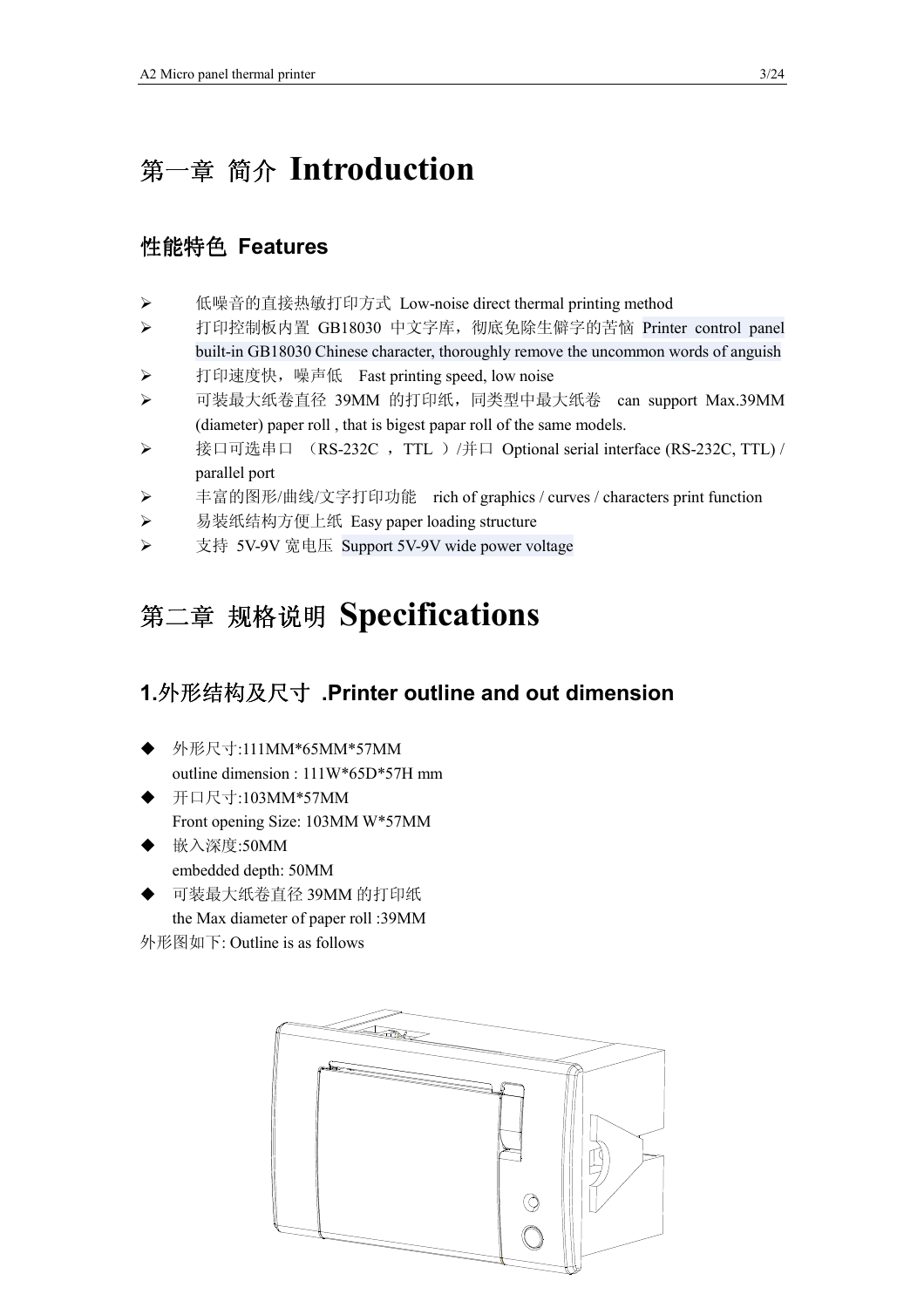





| A2开口尺寸                  | $57\frac{40}{10}$ |
|-------------------------|-------------------|
| $103 \frac{+0.3}{+0.1}$ |                   |

#### **2.** specifications

| 项目                            | 规格                                    |  |  |  |
|-------------------------------|---------------------------------------|--|--|--|
| 打印方式 PRINT METHOD             | thermal direct line printing          |  |  |  |
| 装纸方式 Paper loading method     | easy paper loading                    |  |  |  |
| 纸宽 paper width                | 57 <sub>mm</sub>                      |  |  |  |
| 打印宽度 print width              | 48 <sub>mm</sub>                      |  |  |  |
| 分辨率<br>resolution ration      | 8dots/mm(384dots/line)                |  |  |  |
| 打印头寿命 life of printing head   | 50km                                  |  |  |  |
| 打印速度 printing speed           | 60mm/sec.; Max.:80MM/sec. (voltage)   |  |  |  |
|                               | 8.5V)                                 |  |  |  |
| 字符大小 character size           | 12x24dots, or24x24dots                |  |  |  |
| 汉字库 Chinese character fonts   | GB18030, 12x24dots, or24x24dots       |  |  |  |
| 外形尺寸 (WxHxD mm) outline       | $111$ mm $x65$ mm $x57$ mm            |  |  |  |
| dimension                     |                                       |  |  |  |
| 安装尺寸(WxH mm) installation:    | 103mmx57mm                            |  |  |  |
| 嵌入深度 embaded depth            | 50 <sub>mm</sub>                      |  |  |  |
| 纸的规格 paper roll sepcification | (widht :57mm, Max. diameter :39mm)    |  |  |  |
| 接口 interface                  | Serial (RS-232C, TTL)/parallel        |  |  |  |
| 输入电源 input power              | $DC5V-9V$                             |  |  |  |
| 操作温度 operatiing temperature   | $5^{\circ}$ $C^{\sim}50^{\circ}$ C    |  |  |  |
| 存储温度 storage temperature      | $-20^\circ$ C $\degree$ 60 $^\circ$ C |  |  |  |
| 操作湿度 operating humidity       | $10^{\circ}$ $C^{\infty}80^{\circ}$ C |  |  |  |
| 存储湿度 storage humidity         | $10^{\circ}$ $C^{\sim}90^{\circ}$ C   |  |  |  |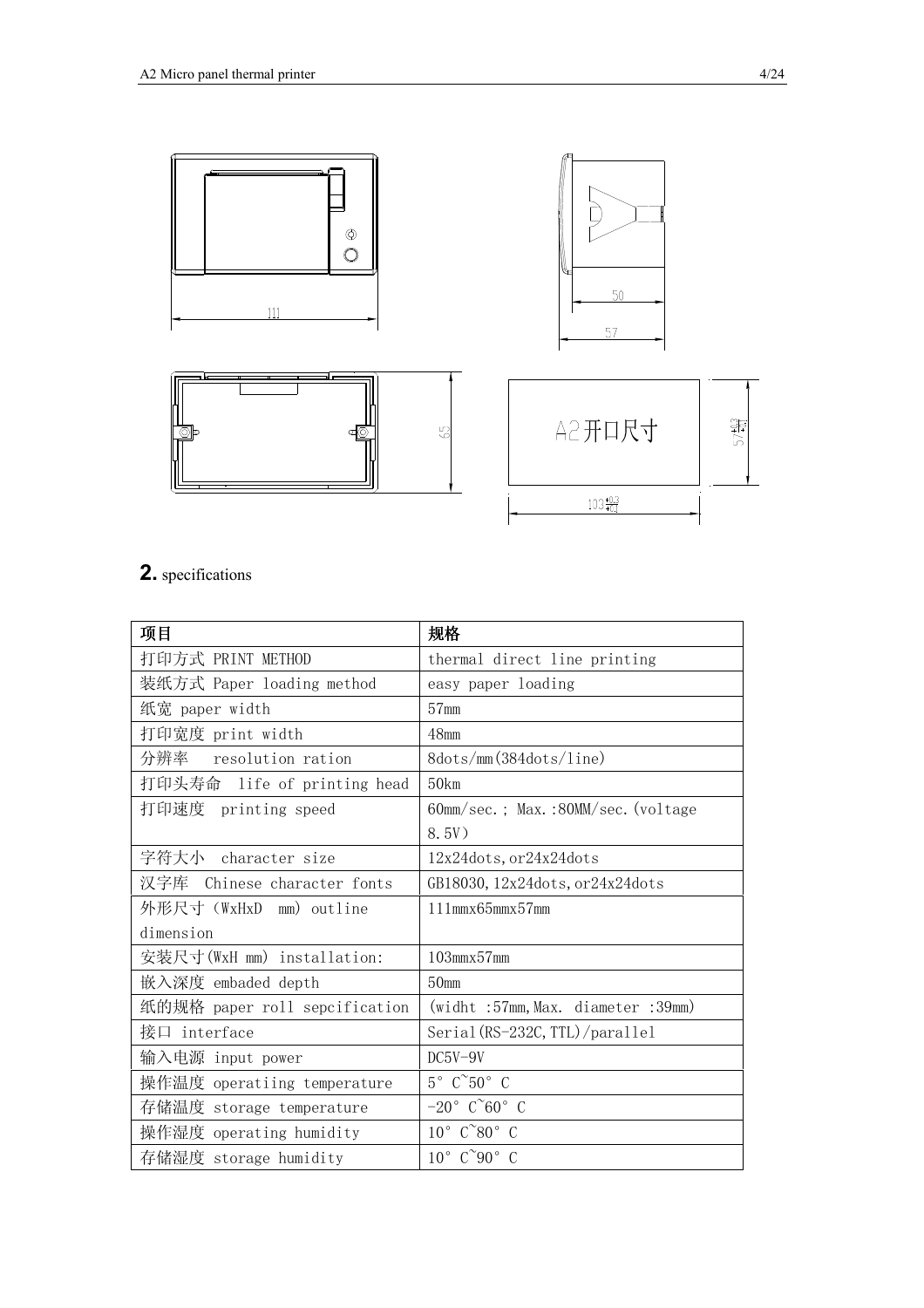### **3.**安装方式

如图Fig.1将打印机从所安装机子前面插入,装入后如图Fig.2;然后按Fig.3从后部安上固定块 锁上螺钉.注: 安装机子面板可自适应 1 到 6MM 的厚度变化.

Put the panel printe into the front of the device, as per Fig.1 and Fig.2, and then , install fixed block and screwig . as per Fig.3

Note: have 1 to 6mm variation in thickness.



#### **4.**连接定义 **Link definition**

用户可选择使用 RS232 接口、TTL 接口及 LPT 接口(出厂前)。The user have option of RS232 , TTL, and LPT interface

RS232接口、TTL接口引脚定义如下:the define of the PIN of the interface for RS232,TTL as the following:

- 1 GND,信号地线 Ground
- 2 NULL
- 3 VH, 输入电源 input voltage, 5V-9V
- 4 GND, 信号地线 Ground
- 5 RXD,接收数据 receive data
- 6 TXD,发送数据 send data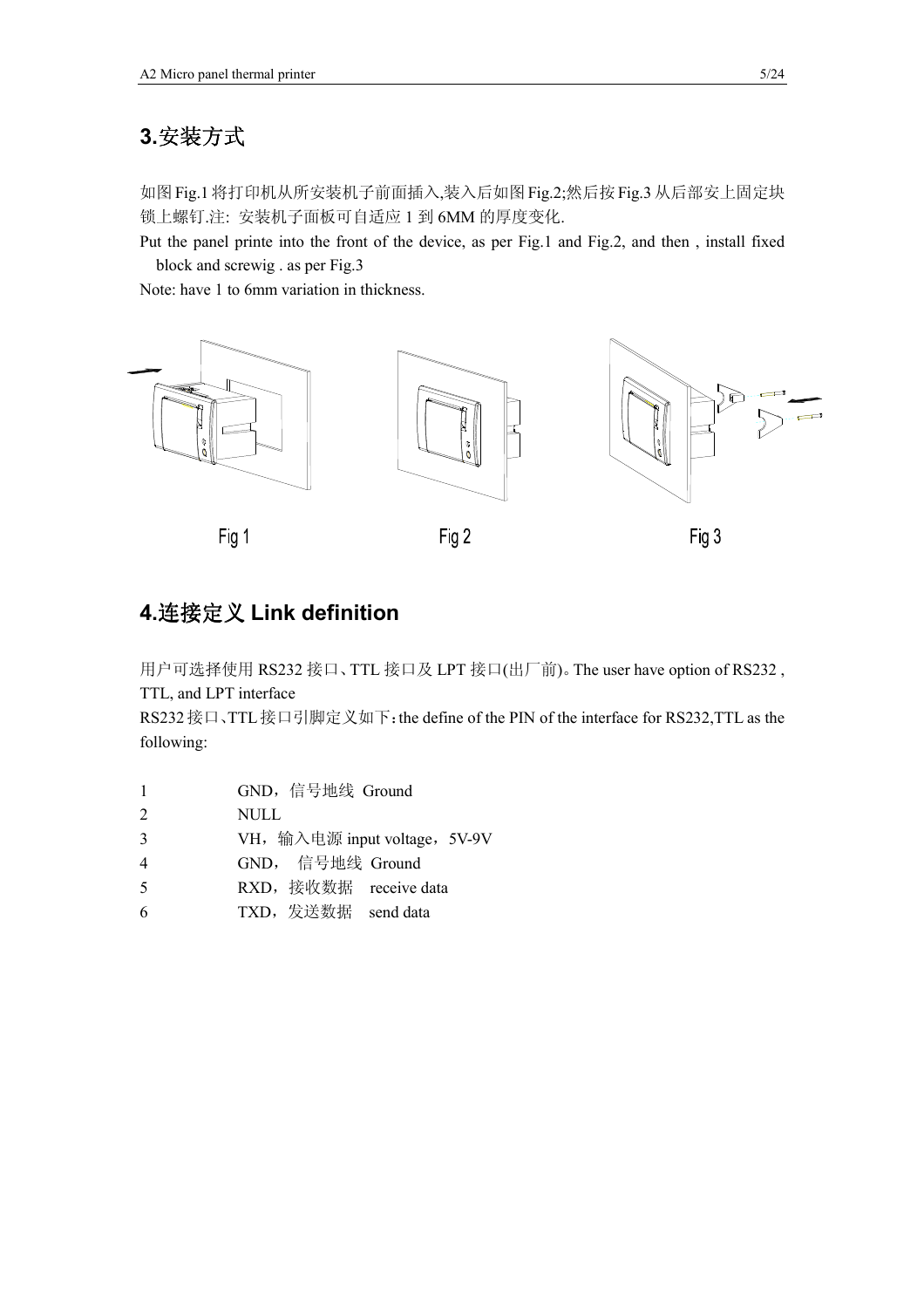

LPT 接口引脚定义如下: the define of the Pin of LPT interface as below :

- 1 GND, 信号地线 Ground
- 2 VH, 输入电源 input voltage , 5V-9V
- 3 +5V, 输入电源 input voltage (一般情况下只用+5V, VH 不输入 gerneral condition, only use +5Vm VH not input )
- 4 LPT 接口

针脚定义如下: the define of the Pin of LPT interface as below :

- 1, STROBE 选通
- 2-9, DATA0-DATA7 数据 0-7
- 10 ,ACKNLG 确认
- 11 ,BUSY 忙
- 12, PE 缺纸 paper out
- 13, SLCT 选择 selection
- 14, AUTO FEED 自动换行 auto change line
- 15, ERROR 错误
- 16, INIT 初始化
- 17, SLCT IN 选择输入\
- 18-26, GND 地线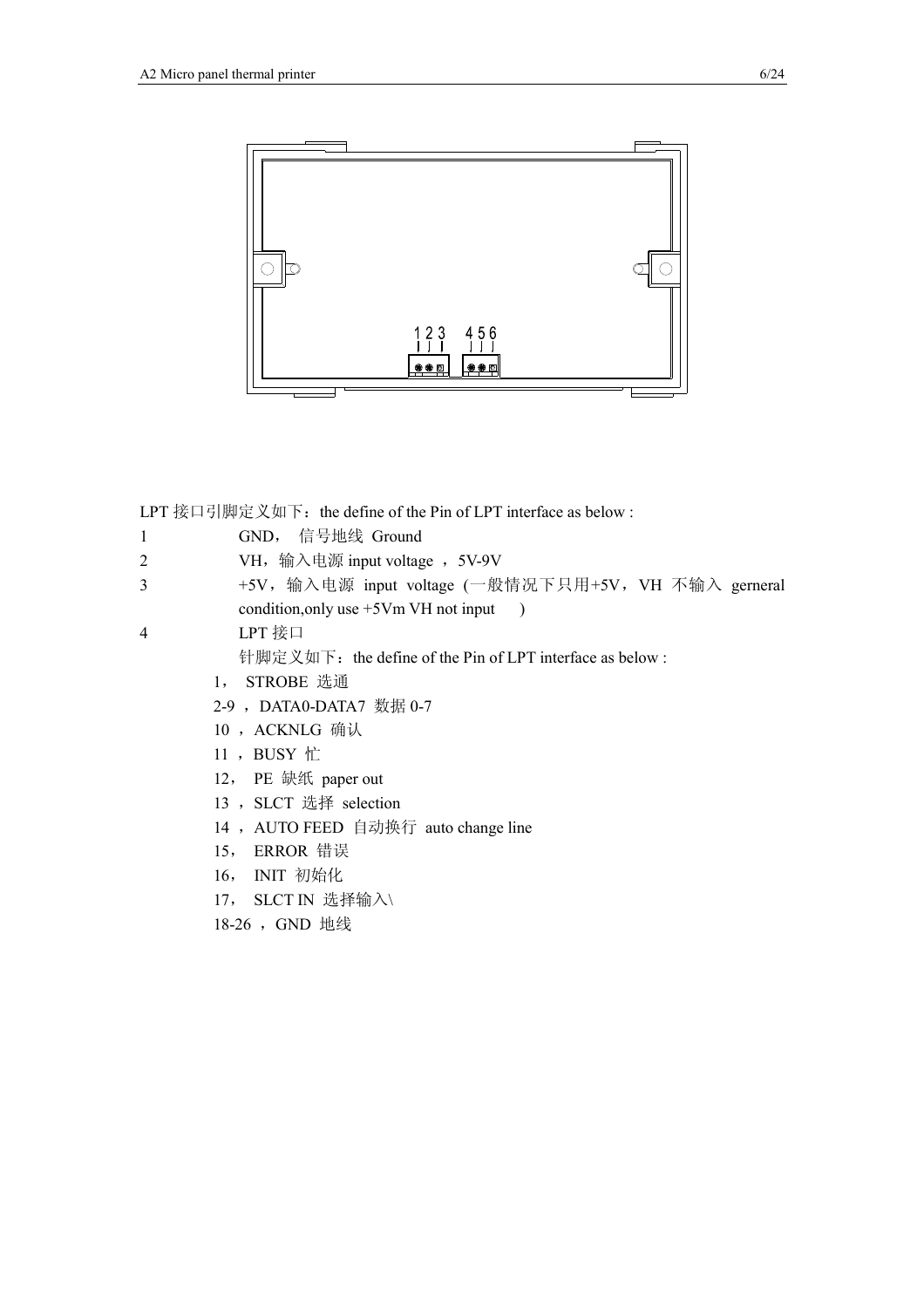

# 第三章 操作说明及打印测试 **Instructions&Print test**

#### **1.**操作说明 **Instructions**

#### **A**.指示灯说明 **the instruction of indicator light**

上电后, 指示灯将亮灭 3 次, 间隔 1 秒, 表示启动正常, 随后指示灯如下显示: Power on, the indicator light will flash 3 time, interval 1sec, it say the startness is ok, and then the instructions for the indicator light as below: 闪 1 次:平时正常工作时的状态显示效果; Flash: 1 times : At ordinary times during normal working condition 闪 2 次:未检测到打印机; Flash2 times: Not detect printer 闪 3 次:打印机缺纸, 提醒用户换纸; Flash3times: lack of paper, and remind users to change new paper rollor, 闪 5 次: 打印机芯的加热片过热。 Flash5 times: Printing machine heating slice overheating **B.**按键说明 **key instruction**  面板中按键为进纸(FEED)键 The key on the panel printer is FEED key **C**.如何换纸 **how to change new peper rollor**  换纸时将开关向上板启就可进行易装纸动作。

Before changing , turn up the switch , and put into the paper rollor.

#### **2.**打印测试 **printing test**

上电时, 按住面板上进纸(FEED)按键, 松开后, 控制板将打印一张测试页; Powe on, press the [feed ]key, for a while , relax the key, it will print out one testing sample .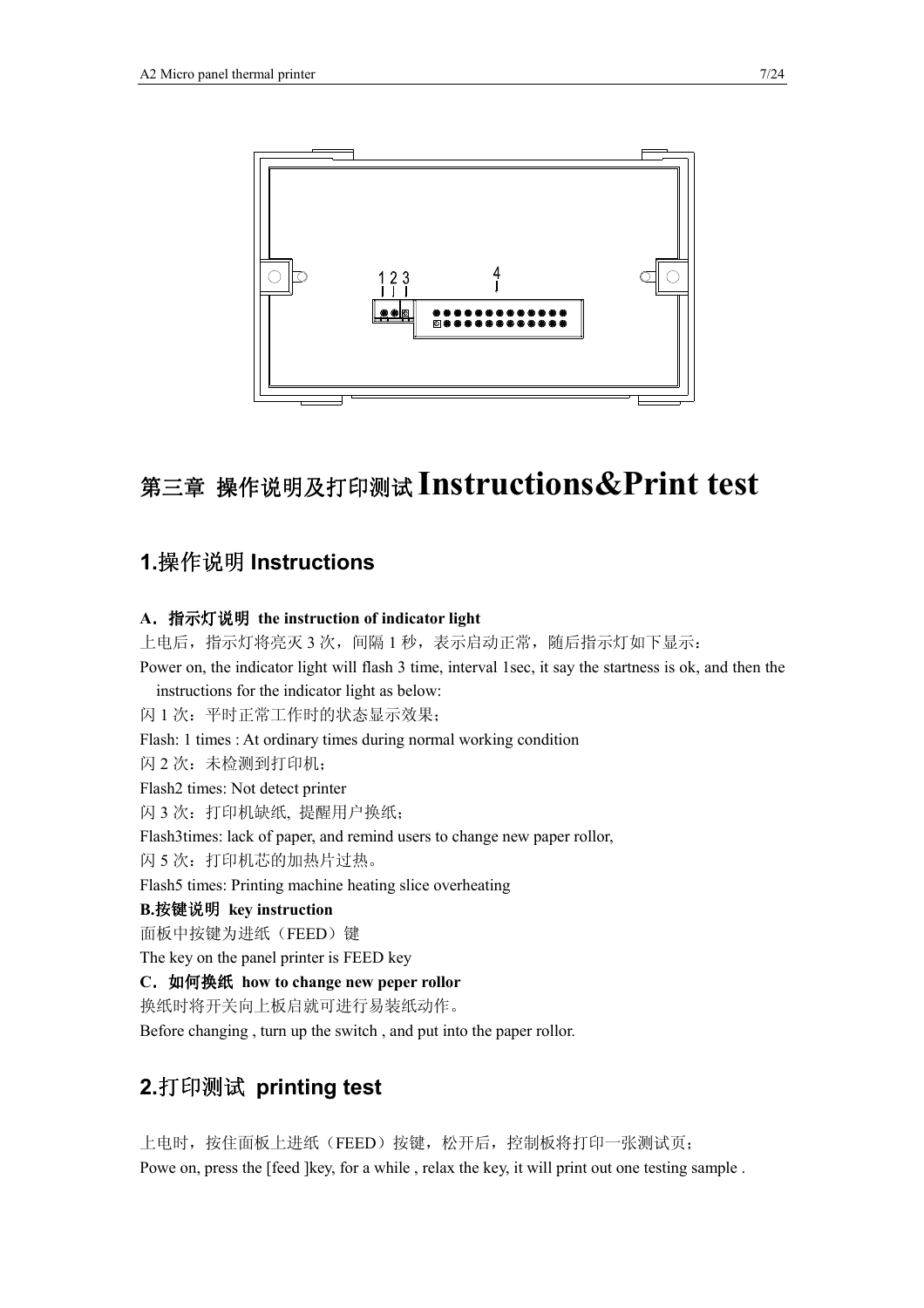上电后,每按一下按键将执行进纸动作; Power on, press key per time, it wll feed the paper

### 第四章 使用注意事项

Chapter 4 Using attention

1.1 机芯上的TPH 与光电传感器是静电敏感器件,使用机芯时,请注意采取保护措 施(比如说静电环,保证车间的潮湿度等),防止静电对机芯内部元器件产生损害。 1.1 Please notice, the ESD wrist ring and the humidity manufatures ETC, when using the printer,to protect the inner elctrontic parts of the printer from the damage of ESD,because the TPH of the Printer and photoelectric sensor are ESD Sensitive parts.

1.2 不要在橡胶部分上涂抹任何油或粘染其他异物,为了保护胶轴

1.2 For protecting plastic shaft,Don't smear any oil or others on the rubber parts

1.3 不要用手接触热敏头,当热敏头上粘染棕榈油时,会大大缩短热敏头的使用寿 命。如果热敏头粘上任何油或异物时,请立即用棉签沾酒精清洗打印头与胶轴相交 区域。此外, 请不要用硬物敲击热敏头。

1.3 Don't touch the TPH, TPH having the palm oil,will induce the usage of the printer.If any oil or others in the TPH,pls using an alcohol cotton stick clean the area between plastic shaft and printer head at once.PS,Don't strike the TPH.

1.4 由于该款机芯是易装纸结构。所以只要用力拉胶棍部分,就可取出胶棍。因此, 如果发生卡纸时,太用力拉纸就会引起胶棍齿轮的滑落或损坏。请不要用力拉纸。 应打开上盖重新装纸。

1.4 Due to the printer is easy-paper structure,you need pick up the rubber stick only push the rubber stick.So,if the paper jam,push harder will cause the rubber stick gearwheel damaged.so pls don't push the paper harder, pls do open the cover and re-fill the paper

1.5 如果连续打印时,机芯热敏头保护板的温度(用热敏电阻辐射热测量器检测) 不能超过65℃, 因为机芯内部的IC 保护板及马达表面温度不能超过90℃,也是为 了更好地保护马达线圈。

1.5 The temperature of the TPH protection must be below 65 °C, if you print continously,Because the exterior of the temperature of the IC protection & motor can't not over  $90^{\circ}$  to protect the motor thread ring.

1.6 请使用质量较好的热敏打印纸,因为 纸质的热敏感度对打印效果有很大影响, 同时纸质粗糙的纸张对打印头磨损严重,会缩短打印头的寿命。

1.6 Pls use the good quality paper,because the sensetive of the paper will infuence print effect,meanwhile,rough paper will incease the excessive wear to the printer head, and reduce the life of the printer.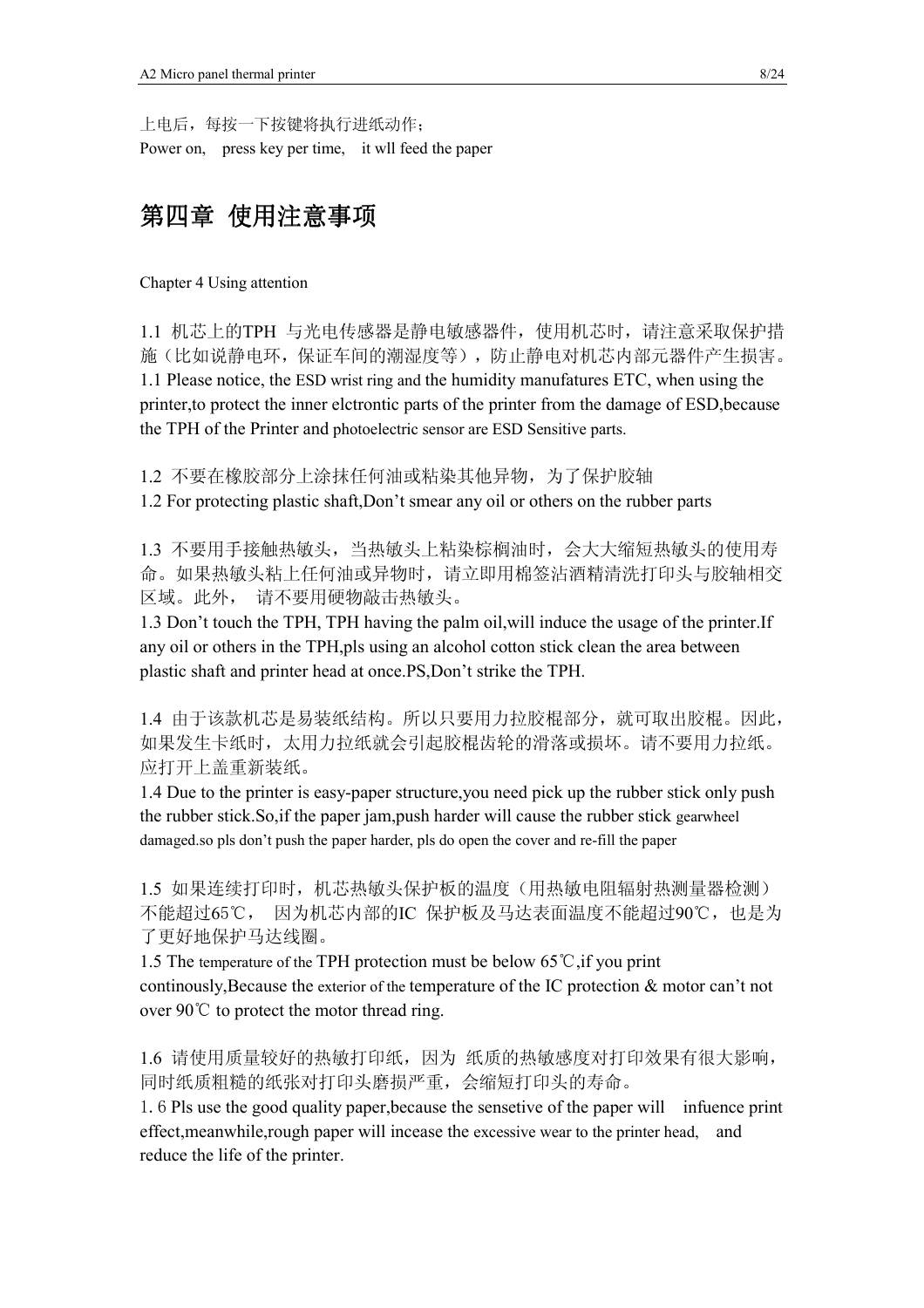# **5 ESC/POS PRINTING COMMAND SET**

## **5.1 Set of Command**

| Type              | Command           | Name                                      |  |  |  |
|-------------------|-------------------|-------------------------------------------|--|--|--|
|                   | LF                | Print and line feed                       |  |  |  |
|                   | HT                | JMP to the next TAB position              |  |  |  |
|                   | FF                | Print the data in the buffer              |  |  |  |
| Print Command     | ESC FF            | Print the data in the buffer              |  |  |  |
|                   | ESC J             | Print and Feed n dots paper               |  |  |  |
|                   | ESC d             | Print and Feed n lines                    |  |  |  |
|                   | $\text{ESC}$ =    | Toggle the printer online or offline      |  |  |  |
|                   | ESC 2             | Select default line spacing               |  |  |  |
|                   | ESC 3 n           | Set line spacing                          |  |  |  |
| Line spacing      | ESC a n           | Select justification                      |  |  |  |
| Command           | GS L nL nH        | Set the left blank margin with dots       |  |  |  |
|                   | ESC B n           | Set the left blank char number            |  |  |  |
|                   | ESC ! n           | Select print $mode(s)$                    |  |  |  |
|                   | $GS$ ! $n$        | Set or Cancle the double width and height |  |  |  |
|                   | ESC E n           | Set or Cancle bold font                   |  |  |  |
|                   | ESC SP            | Set the space between chars               |  |  |  |
|                   | ESC SO            | Turn double width on                      |  |  |  |
|                   | ESC DC4           | Turn double width off                     |  |  |  |
| Character         | $\text{ESC} \{ n$ | Turn upside-down printing mode on/off     |  |  |  |
| Command           | GS B n            | Turn inverting printing mode on/off       |  |  |  |
|                   | $\text{ESC} - n$  | Set the underline $dots(0, 1, 2)$         |  |  |  |
|                   | ESC % n           | Select/Cancel user-defined characters     |  |  |  |
|                   | ESC &             | Define user-defined characters            |  |  |  |
|                   | ESC ?             | Cancle user-defined characters            |  |  |  |
|                   | ESC R n           | Select and internation character set      |  |  |  |
|                   | ESC t n           | Select character code table               |  |  |  |
|                   | ESC *             | Select bit-image mode                     |  |  |  |
|                   | $GS *$            | Define downloaded bit image               |  |  |  |
|                   | GS /              | Print downloaded bit image                |  |  |  |
| Bit Image Command | GS v              | Print the bitmap with width and height    |  |  |  |
|                   | $DC2 *$           | Print the bitmap                          |  |  |  |
|                   | DC2 V             | Print MSB bitmap                          |  |  |  |
|                   | DC2 v             | Print LSB bitmap                          |  |  |  |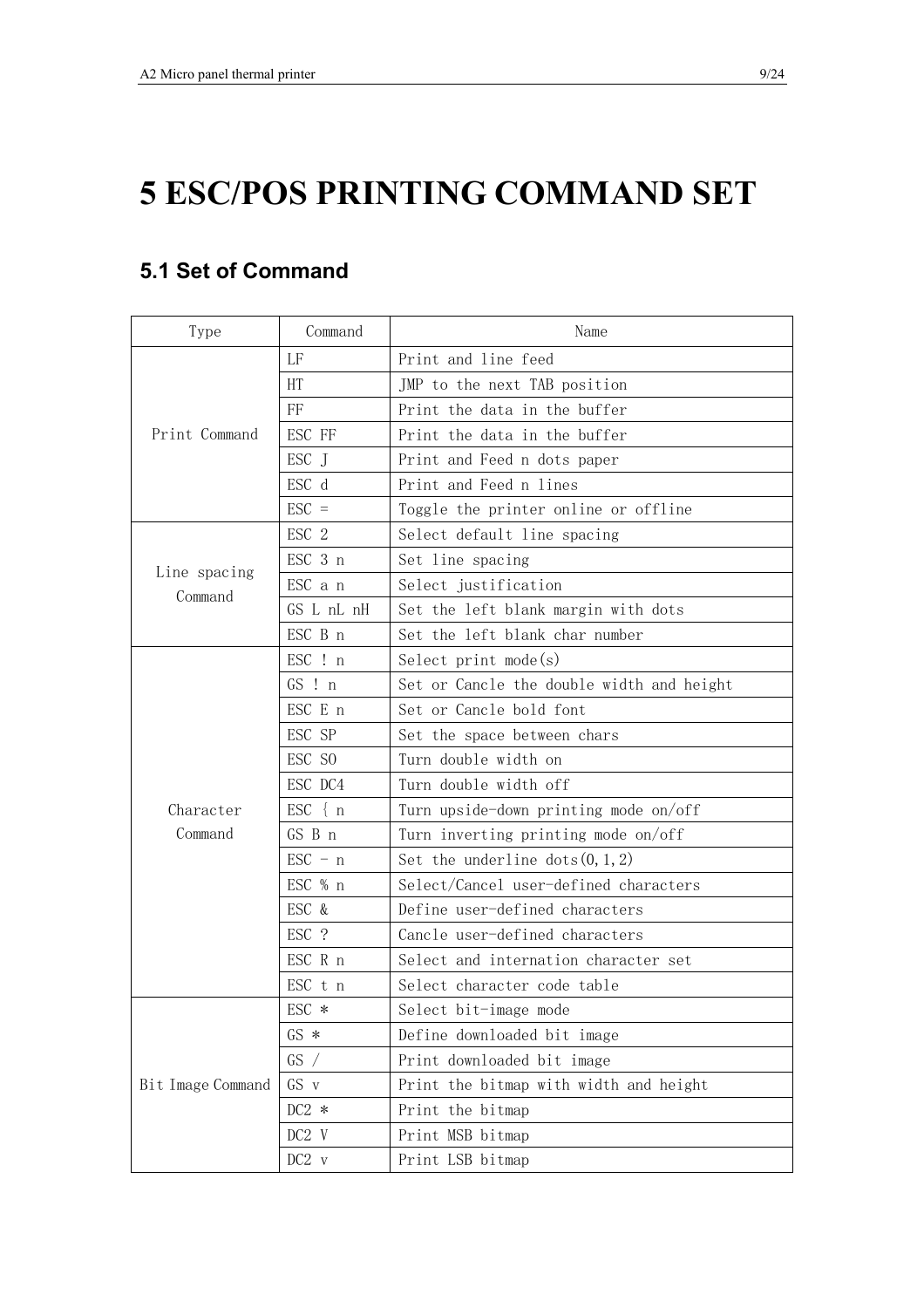| Init Command     | ESC @            | Initialize printer                                 |  |  |  |  |  |
|------------------|------------------|----------------------------------------------------|--|--|--|--|--|
|                  | ESC v n          | Transmit paper sensor status                       |  |  |  |  |  |
| Status Command   | $\text{ESC}$ u n | Transmit peripheral device status                  |  |  |  |  |  |
|                  | GS a n           | Enable/Disable AutomaticStatus Back(ASB)           |  |  |  |  |  |
|                  | GS H             | Select printing position of human readable         |  |  |  |  |  |
| Bar Code Command |                  | characters                                         |  |  |  |  |  |
|                  | GS h             | Set bar code height                                |  |  |  |  |  |
|                  | GS x             | Set bar code left position                         |  |  |  |  |  |
|                  | $GS_{W}$         | Set bar code width                                 |  |  |  |  |  |
|                  | GS k             | Print bar code                                     |  |  |  |  |  |
| Board Para       | $ESC$ 7 n1 n2    | Set printing para. Heat & break time, max heat dot |  |  |  |  |  |
| Command          | $DC2 \# n$       | Set printing density.                              |  |  |  |  |  |
|                  | DC2T             | Printing test page                                 |  |  |  |  |  |

#### **5.2 Command detail**

TCB thermal printer control board use ESC/POS command set.

The printing command is descripted as followed format:

| <b>CMD</b> |                                          |                                            | Function |
|------------|------------------------------------------|--------------------------------------------|----------|
| Format     |                                          | ASCII List by ASCII characters             |          |
|            |                                          | Decimal LIST BY DECIMAL CHARACTERS         |          |
|            |                                          | Hexadecimal List by hexadecimal characters |          |
|            | Description Command function description |                                            |          |
|            | Example Command use example              |                                            |          |

## **5.2.1 Print Commands**

| LF          |             | Print and line feed                                        |
|-------------|-------------|------------------------------------------------------------|
| Format      | ASCII       | - LF                                                       |
|             | Decimal     | -10                                                        |
|             | Hexadecimal | - OA                                                       |
| Description |             | LF prints the data in the print buffer and feeds one line. |
|             |             | When the print buffer is empty, LF feeds one line.         |
|             |             |                                                            |
| <b>HT</b>   |             | Jump to the next TAB position                              |
| Format      | ASCII       | HT                                                         |
|             | Decimal     | 09                                                         |
|             | Hexadecimal | - 09                                                       |
| Description |             | TAB position is 8 chars position.                          |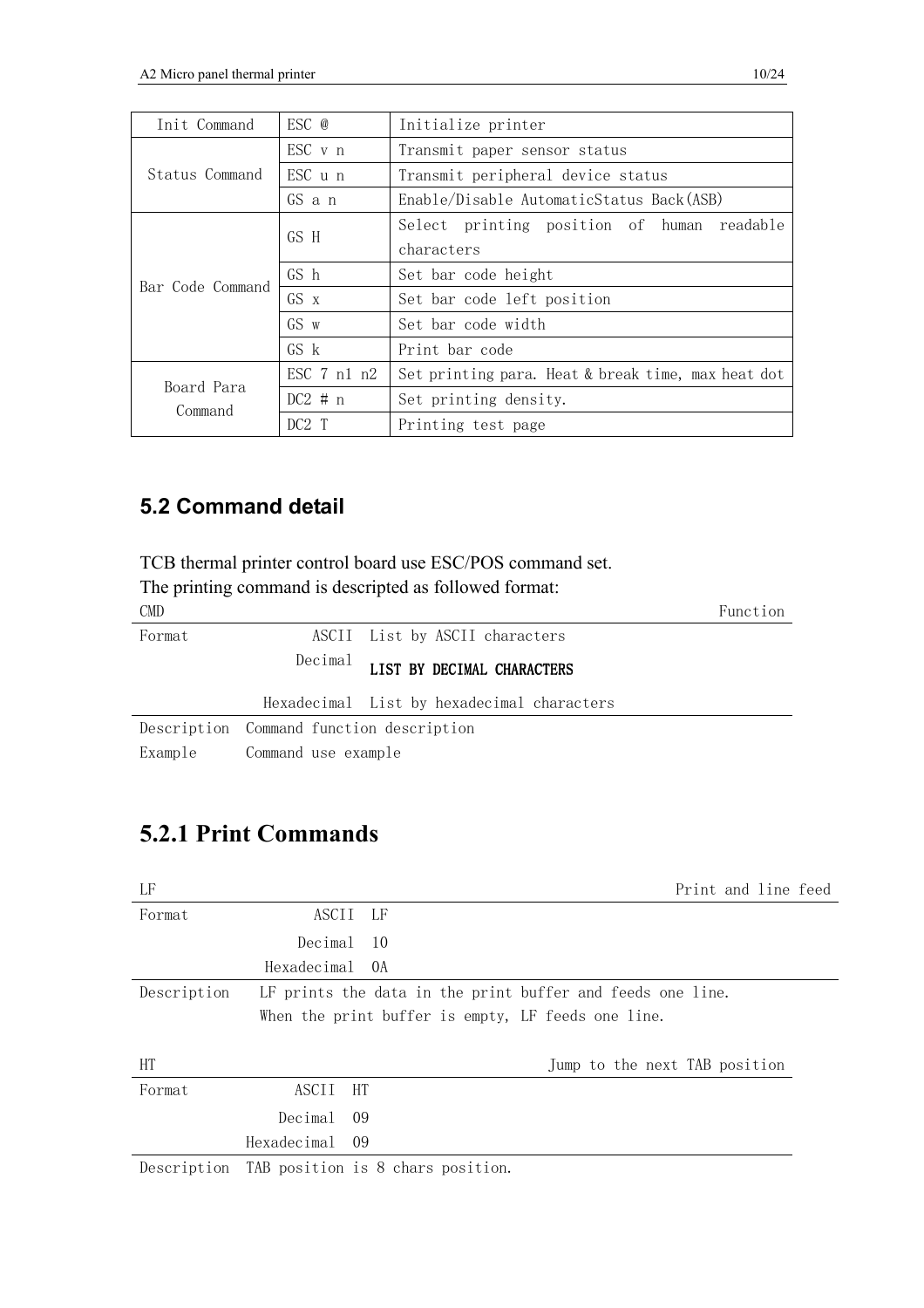| FF               | Print the data in buffer and locate to the next black mark           |
|------------------|----------------------------------------------------------------------|
| Format           | ASCII<br>FF                                                          |
|                  | Decimal<br>12                                                        |
|                  | Hexadecimal<br>0c                                                    |
| Description      | Print the data in the buffer.                                        |
|                  | Locate to the black mark                                             |
|                  | NOTE: Only board with black mark function support this command.      |
|                  |                                                                      |
| ESC J n          | Print and feed paper                                                 |
| Format           | ASCII<br>$\mathsf{ESC}$ J n                                          |
|                  | Decimal<br>27 74 n                                                   |
|                  | Hexadecimal<br>1B 4A n                                               |
| Description      | $n = 0 - 255$ .                                                      |
|                  | ESC J prints the data in the print buffer and feeds n dots.          |
|                  | The command will not change the setting set by command ESC 2, ESC 3. |
|                  |                                                                      |
| ESC FF           | Print the data in buffer and locate to the next black mark           |
| Format           | <b>ASCII</b><br>ESC FF                                               |
|                  | Decimal<br>27 12                                                     |
|                  | Hexadecimal<br>$1b$ 0c                                               |
| Description      | Print the data in the buffer.                                        |
|                  | Locate to the black mark                                             |
|                  | NOTE: Only board with black mark function support this command.      |
|                  |                                                                      |
| ESC d n          | Print and feed n lines                                               |
| Format           | ESC d n<br><b>ASCII</b>                                              |
|                  | Decimal<br>27 100 n                                                  |
|                  | Hexadecimal<br>1B 64 n                                               |
| Description      | $n = 0 - 255$ .                                                      |
|                  | Print the data in the buffer and feed paper n lines.                 |
|                  | The lines height is defined by ESC 2, ESC 3.                         |
|                  |                                                                      |
| $\text{ESC} = n$ | Set print online or offline                                          |
| Format           | <b>ASCII</b><br>$\text{ESC} = n$                                     |
|                  | Decimal<br>27 61 n                                                   |
|                  | Hexadecimal<br>1B 3d n                                               |
| Description      | $n = 0, 1$                                                           |
|                  | 1: Online                                                            |
|                  | 0: Offline                                                           |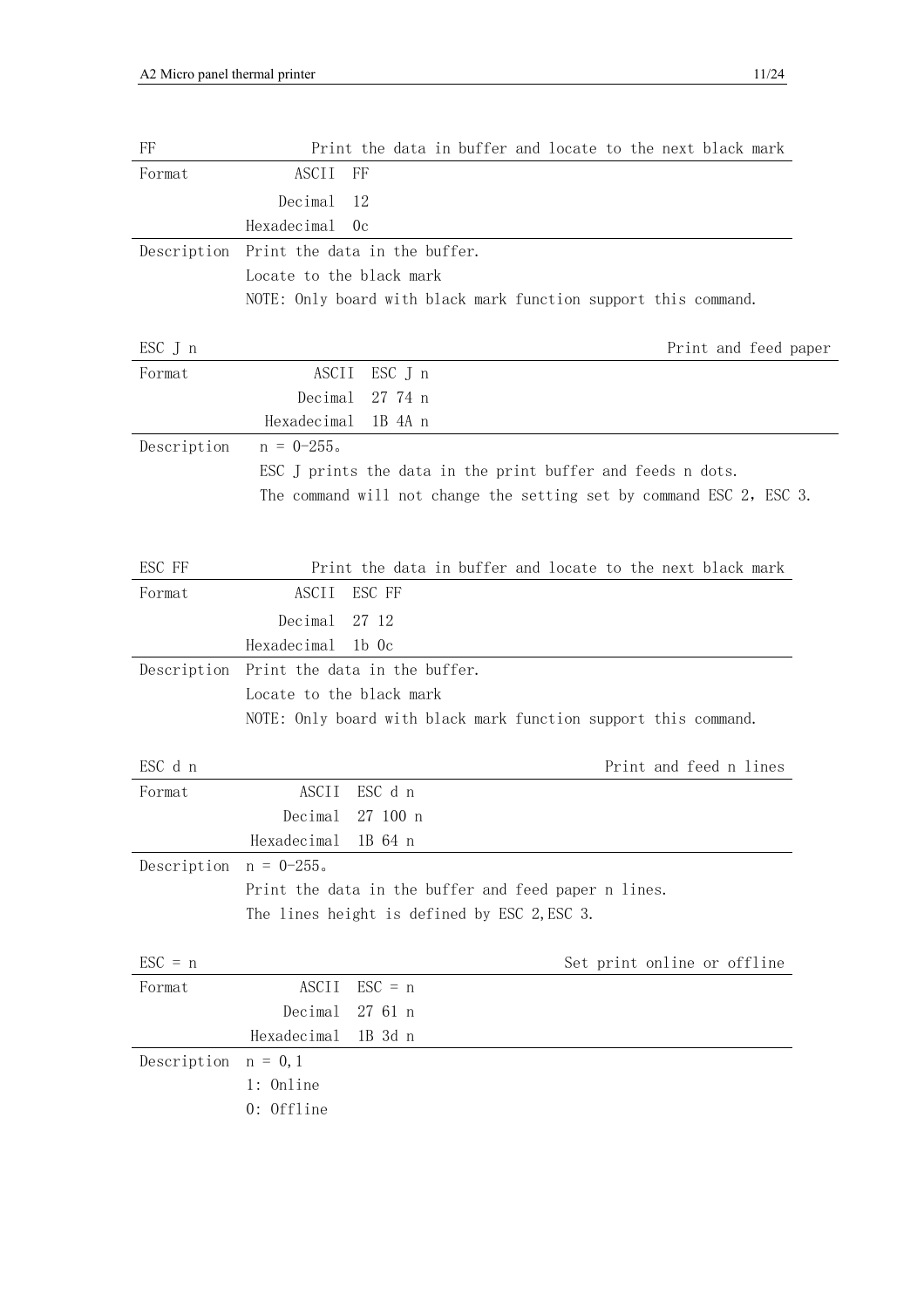# **5.2.2 Line spacing setting command**

| ESC 2        |                                                              |  |                | Select default line spacing |
|--------------|--------------------------------------------------------------|--|----------------|-----------------------------|
| Format       | ESC 2<br>ASCII                                               |  |                |                             |
|              | Decimal<br>27 50                                             |  |                |                             |
|              | 1B 32<br>Hexadecimal                                         |  |                |                             |
| Description  | ESC 2 sets the line space to default value (32dots)          |  |                |                             |
| ESC 3 n      |                                                              |  |                | Set line spacing            |
| Format       | ESC 3 n<br><b>ASCII</b>                                      |  |                |                             |
|              | Decimal<br>27 51 n                                           |  |                |                             |
|              | Hexadecimal<br>1B 33 n                                       |  |                |                             |
| Description  | $n = 0 - 255$                                                |  |                |                             |
|              | ESC 3 n sets the line spacing to n dots.                     |  |                |                             |
|              | The default value is 32                                      |  |                |                             |
| ESC a n      |                                                              |  |                | Select align mode           |
| Format       | <b>ASCII</b><br>ESC a n                                      |  |                |                             |
|              | Decimal<br>27 97 n                                           |  |                |                             |
|              | Hexadecimal<br>1B 61 n                                       |  |                |                             |
| Description  | Default is 0                                                 |  |                |                             |
|              | $0 \leqslant m \leqslant 2$ or $48 \leqslant m \leqslant 50$ |  |                |                             |
|              | Align left:<br>$n=0, 48$                                     |  |                |                             |
|              | Aligh middle: n=1,49                                         |  |                |                             |
|              | Align right: $n=2, 50$                                       |  |                |                             |
|              |                                                              |  |                |                             |
| GS L nL nH   |                                                              |  | Set left space |                             |
| Format       | ASCII<br>GS L nL nH                                          |  |                |                             |
|              | Decimal<br>29 76 nL nH                                       |  |                |                             |
|              | Hexadecimal<br>1D 4c nL nH                                   |  |                |                             |
| Description  | Set the left space with dots                                 |  |                |                             |
|              | Left space is $nL+nH*256$ , $unit:0.125$ mm                  |  |                |                             |
| ESC \$ nL nH |                                                              |  | Set left space |                             |
| Format       | ESC \$ nL nH<br>ASCII                                        |  |                |                             |
|              | Decimal<br>27 36 nL nH                                       |  |                |                             |
|              | Hexadecimal<br>1B 24 nL nH                                   |  |                |                             |
| Description  | Set the left space with dots                                 |  |                |                             |
|              | Left space is $nL+nH*256$ , $unit:0.125$ mm                  |  |                |                             |
|              |                                                              |  |                |                             |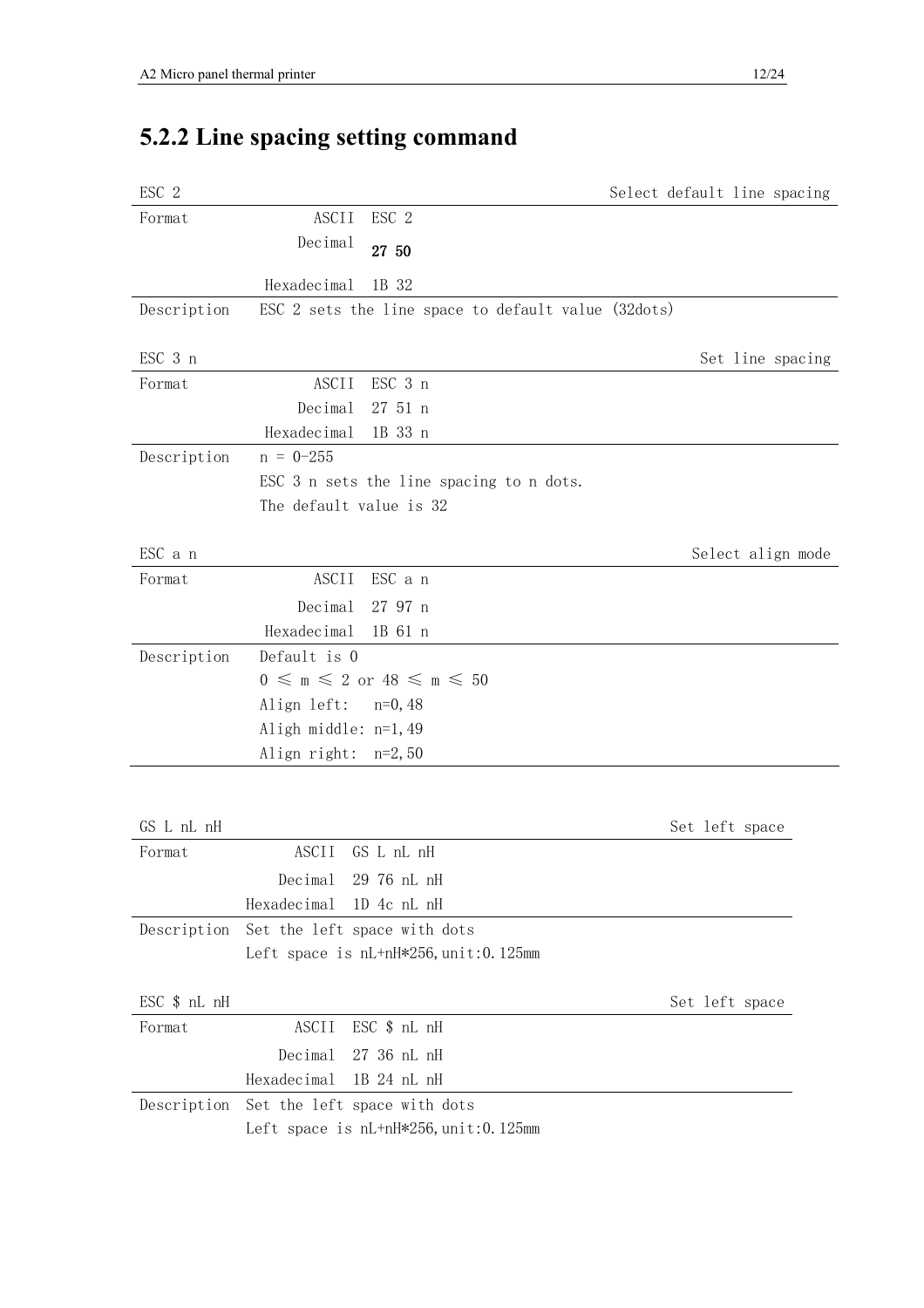| ESC B n     |                              |               |  |  | Set left blank char nums |  |
|-------------|------------------------------|---------------|--|--|--------------------------|--|
| Format      |                              | ASCII ESC B n |  |  |                          |  |
|             | Decimal 27 66 n              |               |  |  |                          |  |
|             | Hexadecimal 1B 42 n          |               |  |  |                          |  |
| Description | Default is 0                 |               |  |  |                          |  |
|             | $0 \leqslant m \leqslant 47$ |               |  |  |                          |  |

### **5.2.3 Character command**

| ESC ! n<br>Select print mode                                          |  |
|-----------------------------------------------------------------------|--|
| ASCII<br>ESC ! n<br>Format                                            |  |
| Decimal<br>27 33 n                                                    |  |
| Hexadecimal<br>1B 21 n                                                |  |
| Description                                                           |  |
| The default value is 0. This command is effective for all characters. |  |
| BITO:                                                                 |  |
| BIT1: 1: Reverse mode selected                                        |  |
| 0: Reverse mode not selected                                          |  |
| BIT2: 1: Updown mode selected                                         |  |
| 2: Updown mode not selected                                           |  |
| BIT3: 1:Emphasized mode selected                                      |  |
| 0:Emphasized mode not selected                                        |  |
| BIT4: 1:Double Height mode selected                                   |  |
| 0:Double Height mode not selected                                     |  |
| BIT5: 1:Double Width mode selected                                    |  |
| 0:Double Width mode not selected                                      |  |
| BIT6: 1:Deleteline mode selected                                      |  |
| 0:Deleteline mode not selected                                        |  |
| BIT7:                                                                 |  |
|                                                                       |  |
|                                                                       |  |

| GS: n  |                                         | Set the font enlarge |
|--------|-----------------------------------------|----------------------|
| Format | ASCII GS ! n                            |                      |
|        | Decimal 29 33 n                         |                      |
|        | Hexadecimal 1D 21 n                     |                      |
|        | Description D30 0: height don't enlarge |                      |
|        | 1: height enlarge                       |                      |
|        | D74 0: width don't enlarge              |                      |
|        | 1: width enlarge                        |                      |
|        |                                         |                      |

 $\begin{array}{ccc} \text{ESC} \to & \text{Set} \to \text{Set} \end{array}$  and cancle bold font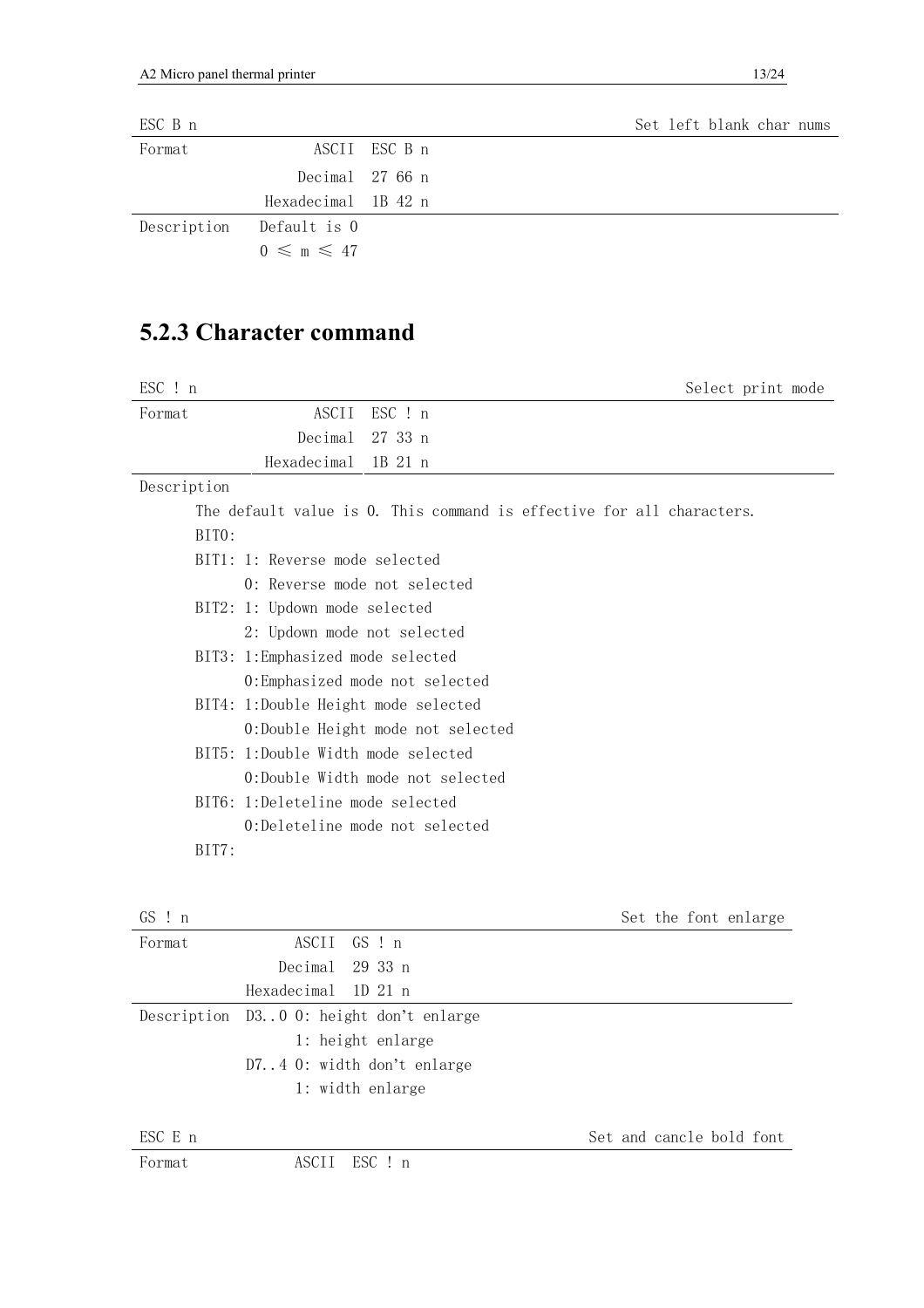|                            | Decimal                   | 27 69 n                              |                                                  |
|----------------------------|---------------------------|--------------------------------------|--------------------------------------------------|
|                            | Hexadecimal               | 1B 45 n                              |                                                  |
| Description                | D0: 0: normal             |                                      |                                                  |
|                            | $1:$ bold                 |                                      |                                                  |
|                            |                           |                                      |                                                  |
| ESC SP n                   |                           |                                      | Set and cancle bold font                         |
| Format                     | <b>ASCII</b>              | ESC SP n                             |                                                  |
|                            | Decimal                   | 27 32 n                              |                                                  |
|                            | Hexadecimal               | 1B 20 n                              |                                                  |
| Description                | D0: 0: normal             |                                      |                                                  |
|                            | $1:$ bold                 |                                      |                                                  |
| ESC SO                     |                           |                                      | Select Double Width                              |
| Format                     | <b>ASCII</b>              | ESC SO                               |                                                  |
|                            | Decimal                   | 27 14                                |                                                  |
|                            | Hexadecimal               | 1B OE                                |                                                  |
| Description                | Select Double Width mode  |                                      |                                                  |
|                            |                           |                                      | To turn double width off, use LF or DC4 command. |
|                            |                           |                                      |                                                  |
| ESC DC4                    |                           |                                      | Disable Double Width                             |
| Format                     | <b>ASCII</b>              | ESC DC4                              |                                                  |
|                            | Decimal                   | 27 20                                |                                                  |
|                            | Hexadecimal               | 1B 14                                |                                                  |
| Description                | Disable Double Width mode |                                      |                                                  |
| $ESC \{ n$                 |                           |                                      | Set/Cancel Character Updown                      |
| Format                     | <b>ASCII</b>              | $\text{ESC}$ { $\text{n}$            |                                                  |
|                            | Decimal                   | 27 123 N                             |                                                  |
|                            |                           |                                      |                                                  |
|                            | Hexadecimal               | 1B 7B n                              |                                                  |
| Description                |                           |                                      |                                                  |
|                            | n=1:Enable Updown mode    |                                      |                                                  |
|                            | n=0:Disable Updown Mode   |                                      |                                                  |
|                            | Default value is 0        |                                      |                                                  |
| GS B n                     |                           |                                      | Turn white/black reverse printing mode on        |
| Format                     | <b>ASCII</b>              | ESC B n                              |                                                  |
|                            | Decimal                   | 29 66 n                              |                                                  |
|                            | Hexadecimal               | 1D 42 n                              |                                                  |
| Description                |                           | n=1:Enable white/black reverse mode  |                                                  |
|                            |                           | n=0:Disable white/black reverse mode |                                                  |
|                            | Default value is 0        |                                      |                                                  |
|                            |                           |                                      |                                                  |
| $\text{ESC} - n$<br>Format | ASCII                     | $\text{ESC} - \text{n}$              | Set the underline height                         |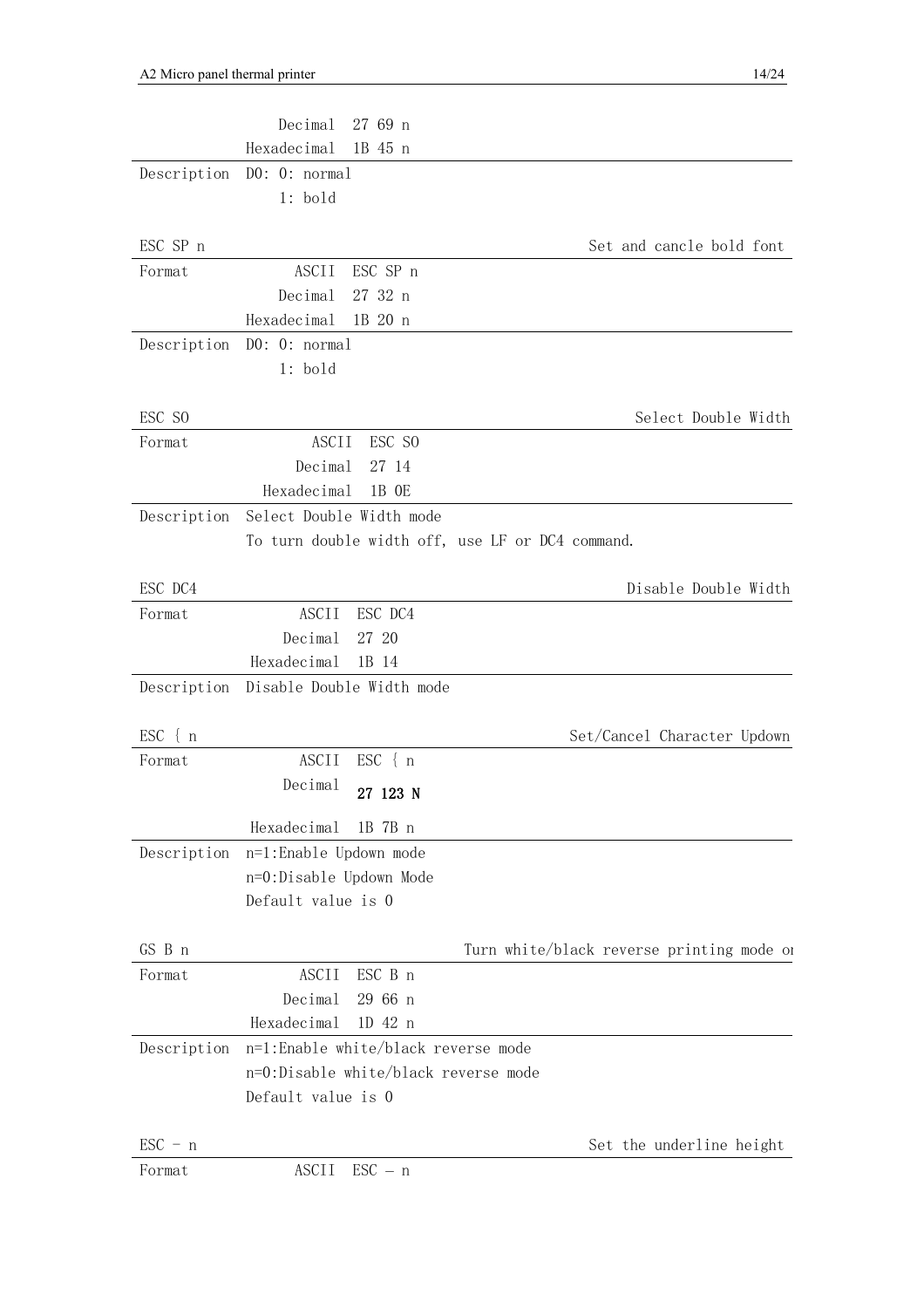| Decimal<br>27 45 n                                                          |                                    |
|-----------------------------------------------------------------------------|------------------------------------|
| Hexadecimal<br>1B 2D n                                                      |                                    |
| Description $n=0-2$ , the underline dots                                    |                                    |
| $default: 0$ — no underline                                                 |                                    |
|                                                                             |                                    |
| ESC % n                                                                     | Enable/Disable User-defined Charac |
| ESC % n<br>Format<br>ASCII                                                  |                                    |
| Decimal<br>27 37 n                                                          |                                    |
| Hexadecimal<br>1B 25 n                                                      |                                    |
| n=1:Enable User-defined character<br>Description                            |                                    |
| n=0:Disable User-defined character                                          |                                    |
| ESC & s n m w                                                               | Define User-defined characte       |
| ASCII<br>ESC & s n m w d1 d2 $\ldots$ dx<br>Format                          |                                    |
| Decimal<br>27 38 s n w m d1 d2  dx                                          |                                    |
| Hexadecimal 1B 26 s n w m d1 d2  dx                                         |                                    |
| Description                                                                 |                                    |
| The command is used to define user-defined character. Max 64 user chars can |                                    |
| be defined.                                                                 |                                    |
| $s=3,32\leq n \leq m \leq 127$                                              |                                    |
| s: Character height bytes, $=3(24dots)$                                     |                                    |
| w: Character width $0 \sim 12$ (s=3)                                        |                                    |
| User-defined character starting<br>n:                                       | code<br>D7                         |
| m: User-defined characters ending code                                      | D <sub>6</sub>                     |
| $dx: data, x=s*w$                                                           | D <sub>5</sub>                     |
| dx<br>$s=3$                                                                 | format:<br>D4                      |
| d1<br>d4<br>d7                                                              | D <sub>X</sub><br>D <sub>3</sub>   |
| d2<br>d5<br>d8                                                              | D <sub>2</sub>                     |
| d3<br>d9<br>d36<br>d6                                                       | D <sub>1</sub>                     |
|                                                                             | D <sub>0</sub>                     |
|                                                                             |                                    |
|                                                                             |                                    |
| ESC ? n                                                                     | Disable user-defined character     |
| ESC ? n<br>ASCII<br>Format                                                  |                                    |
| Decimal<br>27 37 N                                                          |                                    |
| Hexadecimal<br>1B 25 n                                                      |                                    |
| Description                                                                 |                                    |
| ESC ? n disable user-defined characters, printer will use the interal       |                                    |
| character.                                                                  |                                    |

ESC R n Select an internal character set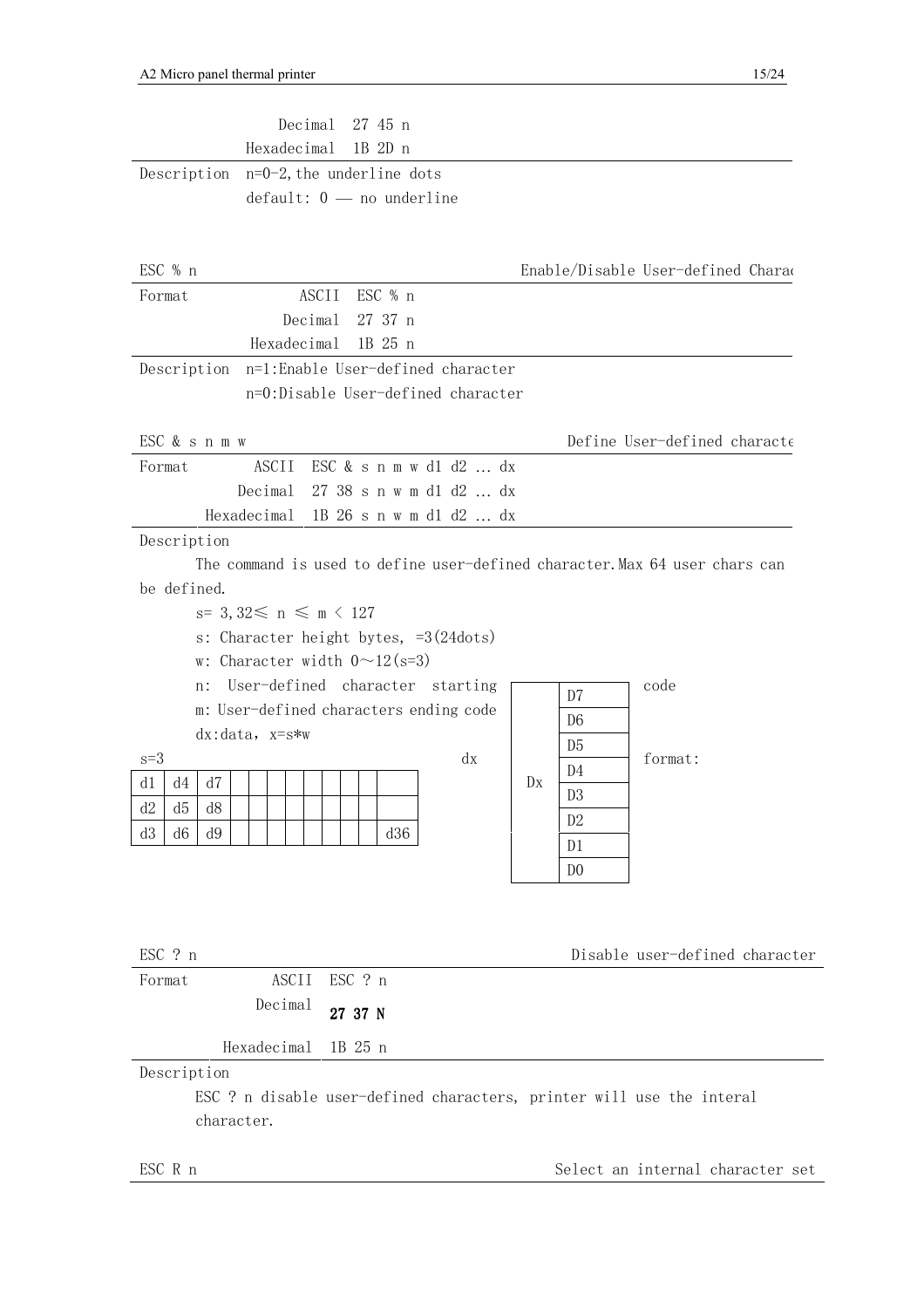| Format      | ASCII        | ESC R n        |                                                           |                             |
|-------------|--------------|----------------|-----------------------------------------------------------|-----------------------------|
|             | Decimal      | 27 82 N        |                                                           |                             |
|             | Hexadecimal  | 1B 52 n        |                                                           |                             |
| Description |              |                |                                                           |                             |
|             |              |                | Select an internal character set n as follows:            |                             |
|             | $0:$ USA     | 5:Sweden       | 10:Denmark II                                             |                             |
|             | 1:France     | 6:Italy        | 11:Spain II                                               |                             |
|             | $2:$ Germany | $7:$ Spain $1$ | 12:Latin America                                          |                             |
|             | $3:U.$ K.    | 8: Japan       | 13:Korea                                                  |                             |
|             | 4:Denmark 1  | 9:Norway       |                                                           |                             |
|             |              |                |                                                           |                             |
| ESC t n     |              |                |                                                           | Select character code table |
| Format      | ASCII        | ESC t n        |                                                           |                             |
|             | Decimal      | 27 116 N       |                                                           |                             |
|             | Hexadecimal  | 1B 74 n        |                                                           |                             |
| Description |              |                |                                                           |                             |
|             |              |                | Select a page n from the character code table as follows: |                             |
|             | 0:437        | 1:850          |                                                           |                             |

#### **5.2.4 Bit Image Command**

|        | ESC $*$ m nL nH d1 d2dk |                                     | Select bit-image mode |
|--------|-------------------------|-------------------------------------|-----------------------|
| Format |                         | ASCII ESC $*$ m nL nH d1 d2  dk     |                       |
|        |                         | Decimal $27\;42$ m nL nH d1 d2  dk  |                       |
|        |                         | Hexadecimal 1B 2A m nL nH d1 d2  dk |                       |
|        |                         |                                     |                       |

Description

Attention: The command may clear the user defined char. This command selects a bit image mode using m for the number of dots specifed by (nL+nH\*256) m =0,1,32,33。

#### NL=0-255

nH=0-3  $dx=0-255$  $k = nL+256*nH (m=0, 1)$  $k = (nL+256*nH)*3$  (m=32, 33) The modes selected by m are as follows: 0: 8dots single density, 102dpi 1: 8dots double density,203dpi 31:24 dots single density,102dpi 32:24 dots double density,203dpi

The bit image format is the same as user-defined character.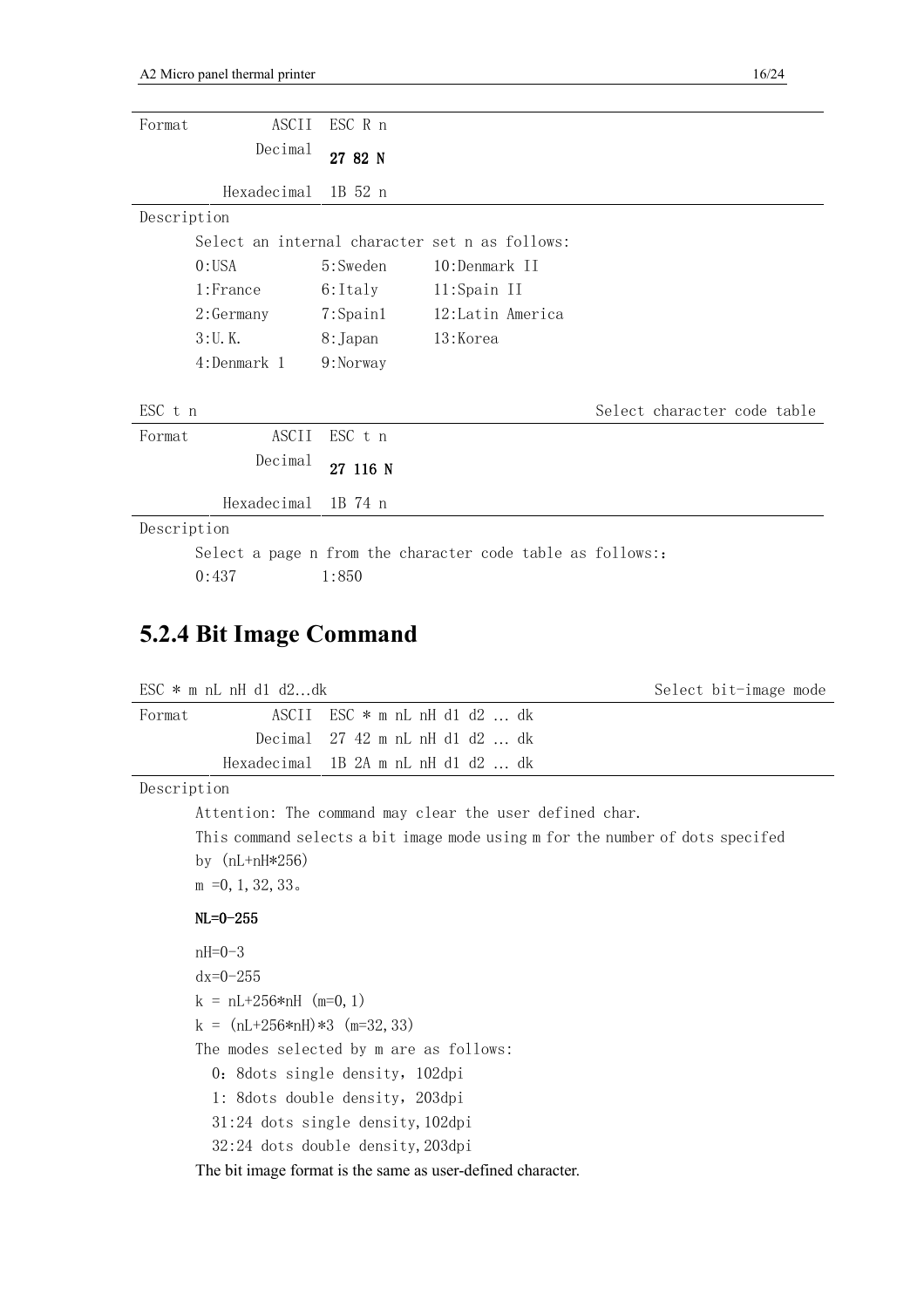| GS / n |                     |                 | Print downloaded bit image |
|--------|---------------------|-----------------|----------------------------|
| Format |                     | ASCII $GS / n$  |                            |
|        |                     | Decimal 29 47 n |                            |
|        | Hexadecimal 1D 2F n |                 |                            |

Description

 This command prints a downloaded bit image using the mode specified by n as specified in the chart.In standard mode, this command is effective only when there is data in the print buffer. This command is ignored if a downloaded bit image has not been defined.

n=0-3、48-51: Specify bit image mode

| n     | Pattern Mode  |        | Vertical DPI   Horizontal DPI |
|-------|---------------|--------|-------------------------------|
| 0, 48 | Normal        | 203DPI | 203DPI                        |
| 1, 49 | Double width  | 203DPI | 101DPI                        |
| 2,50  | Double height | 101DPI | 203DPI                        |
| 3,51  | Quadruple     | 101DPT | 101DPT                        |

GS \* x y d1...dk Define downloaded bit image

| ASCII $GS * x y d1  dk$                                                                         |  |  |  |  |
|-------------------------------------------------------------------------------------------------|--|--|--|--|
| Decimal $29\;42 \times y \;d1 \ldots dk$                                                        |  |  |  |  |
| Hexadecimal $1D$ 2A x y d1  dk                                                                  |  |  |  |  |
| Description This command defineds a downloaded bit image by using x*8 dots in the               |  |  |  |  |
| horizontal direction and y*8 dots in the vertical direction. Once a                             |  |  |  |  |
| downloaded bit image has been define, it is avaiable until                                      |  |  |  |  |
| $\triangleright$ Another definition is made                                                     |  |  |  |  |
| $\triangleright$ ESC & or ESC @ is executed                                                     |  |  |  |  |
| $\triangleright$ The power is turned off                                                        |  |  |  |  |
| $\triangleright$ The printer is reset                                                           |  |  |  |  |
| $x=1 \sim 48$ (width), $y=1 \sim 255$ (height), $x \times y \le 1200$ , $k=x \times y \times 8$ |  |  |  |  |
|                                                                                                 |  |  |  |  |

GS v 0 p wL wH hL hH  $\blacksquare$ 

| Format | ASCII GS v 0 p wL wH hL hH d1  dk                                    |  |  |  |
|--------|----------------------------------------------------------------------|--|--|--|
|        | Decimal 29 118 0 p wL wH hL hH d1 $\dots$ dk                         |  |  |  |
|        | Hexadecimal $1D$ 76 0 p wL wH hL hH d1  dk                           |  |  |  |
|        | Description p: bitmap format.                                        |  |  |  |
|        | 1: bitmap need double width<br>DO:                                   |  |  |  |
|        | 0: bitmap don't need double width                                    |  |  |  |
|        | $D1: 1: \text{bitmap need double height}$                            |  |  |  |
|        | 0: bitmap don't need double height                                   |  |  |  |
|        | W=wL+wH*256 mean horital bytes                                       |  |  |  |
|        | $H=wL+wH*256$ mean vertical dots.                                    |  |  |  |
|        | Bitmap use MSB format, the MSB is printed at the left. And data sent |  |  |  |
|        | first is printed at the left.                                        |  |  |  |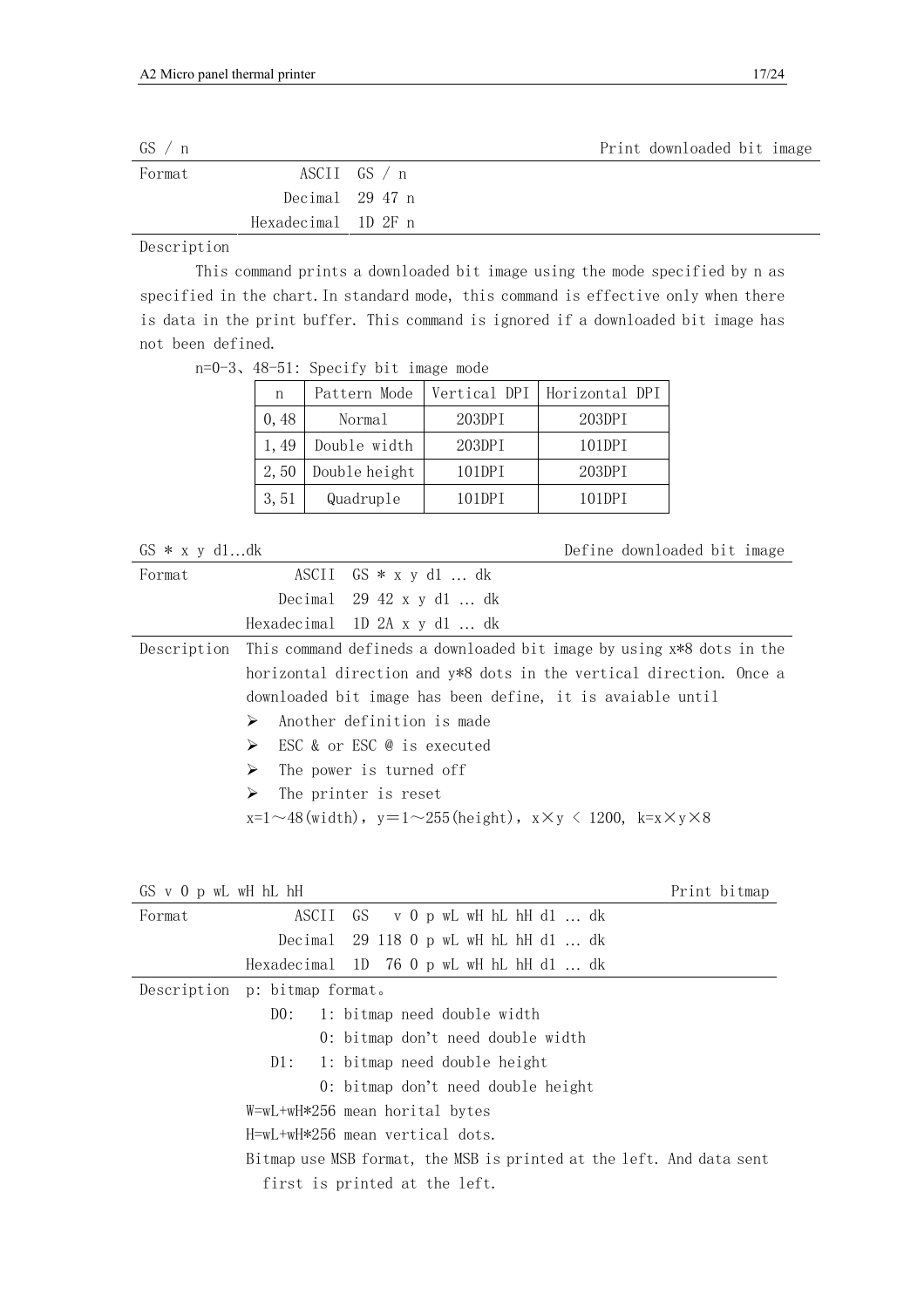| $DC2 * r n [d1dn]$                                                                                                                                                                                                                                                                                       |                 |                  |                                     |               |                         | 位图打印 |
|----------------------------------------------------------------------------------------------------------------------------------------------------------------------------------------------------------------------------------------------------------------------------------------------------------|-----------------|------------------|-------------------------------------|---------------|-------------------------|------|
| Format                                                                                                                                                                                                                                                                                                   |                 | ASCII            | DC2 * r n [d1  dn]                  |               |                         |      |
|                                                                                                                                                                                                                                                                                                          | Decimal         |                  | 18 42 r n [d1  dn]                  |               |                         |      |
|                                                                                                                                                                                                                                                                                                          |                 |                  | Hexadecimal 12 2A r n [d1  dn]      |               |                         |      |
| Description                                                                                                                                                                                                                                                                                              |                 |                  | Printing bitmap with width & height |               |                         |      |
|                                                                                                                                                                                                                                                                                                          |                 | r: Bitmap height |                                     |               |                         |      |
|                                                                                                                                                                                                                                                                                                          | n: Bitmap width |                  |                                     |               |                         |      |
|                                                                                                                                                                                                                                                                                                          | Bitmap format:  |                  |                                     |               |                         |      |
| $_{\rm{MSB}}$                                                                                                                                                                                                                                                                                            |                 |                  |                                     |               |                         |      |
|                                                                                                                                                                                                                                                                                                          | $_{\rm d1}$     | d2               | .                                   |               | $d(n-1)$                | dn   |
| r                                                                                                                                                                                                                                                                                                        |                 |                  |                                     |               |                         | i    |
|                                                                                                                                                                                                                                                                                                          | d1              | d2               |                                     |               | $d(n-1)$                | dn   |
| ASCII<br>$DC2$ V nL nH $[d1 \dots d48]$<br>Format<br>Decimal<br>18 86 nL nH [d1  d48]<br>Hexadecimal<br>12 56 nL nH [d1  d48]<br>Description<br>This command use to print MSB format bitmap,<br>The width of bitmap must the same as the printer mechanism<br>Bitmap height: nL+nH*256<br>Bitmap format: |                 |                  |                                     |               |                         |      |
|                                                                                                                                                                                                                                                                                                          |                 |                  | 384 dots                            |               |                         |      |
| 1th byte                                                                                                                                                                                                                                                                                                 |                 | 2th byte         |                                     | 47th byte     | 48th byte               |      |
| ł                                                                                                                                                                                                                                                                                                        |                 |                  |                                     |               |                         |      |
| $n+1$ th byte                                                                                                                                                                                                                                                                                            |                 | $n+2$ th byte    |                                     | $n+47th$ byte | $n+48$ th byte          |      |
| MSB                                                                                                                                                                                                                                                                                                      | LSB             |                  |                                     |               | $<<$ n = nL + nH*256 >> |      |

| $DC2$ v nL nH $[d1dn]$ |                                             | Print LSB Bitmap |
|------------------------|---------------------------------------------|------------------|
| Format                 | $\text{ASCII}$ DC2 v nL nH $[d1 \dots d48]$ |                  |
|                        | Decimal 18 118 nL nH $ d1 \dots d48 $       |                  |
|                        | Hexadecimal $12\,76$ nL nH $ d1 \dots d48 $ |                  |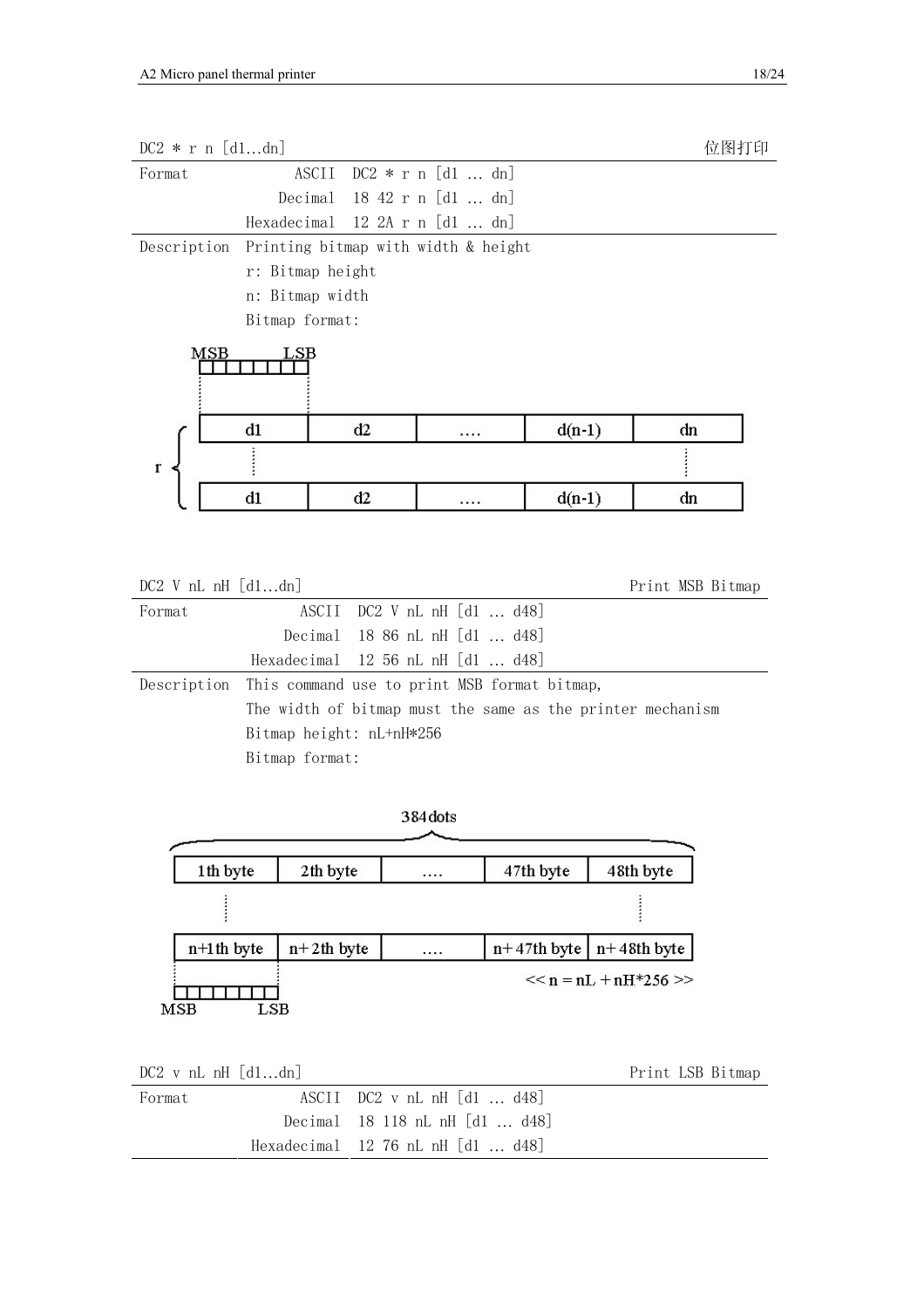Description This command use to print LSB format bitmap, The width of bitmap must the same as the printer mechanism Bitmap height: nL+nH\*256 Bitmap format:



#### **5.2.5 Key control command**

| $\text{ESC}$ c 5 n |                        |                                            | Enable/Disable the panel key |
|--------------------|------------------------|--------------------------------------------|------------------------------|
| Format             |                        | ASCII ESC c 5 n                            |                              |
|                    |                        | Decimal 27 99 53 n                         |                              |
|                    | Hexadecimal 1B 63 35 n |                                            |                              |
|                    |                        | Description This command has no effection. |                              |
|                    |                        | $n=1$ , Disable the panel key              |                              |
|                    |                        | $n=0$ , Enable the panel key (Default)     |                              |

### **5.2.6 Init command**

| ESC @       |                   |                                   | Initialize the printer |
|-------------|-------------------|-----------------------------------|------------------------|
| Format      |                   | ASCII ESC @                       |                        |
|             | Decimal 27 64     |                                   |                        |
|             | Hexadecimal 1B 40 |                                   |                        |
| Description |                   | Initializes the printer.          |                        |
|             | ≻                 | The print buffer is cleared.      |                        |
|             | ➤                 | Reset the param to default value. |                        |
|             | ⋗                 | return to standard mode           |                        |
|             | ⋗                 | Delete user-defined characters    |                        |
|             |                   |                                   |                        |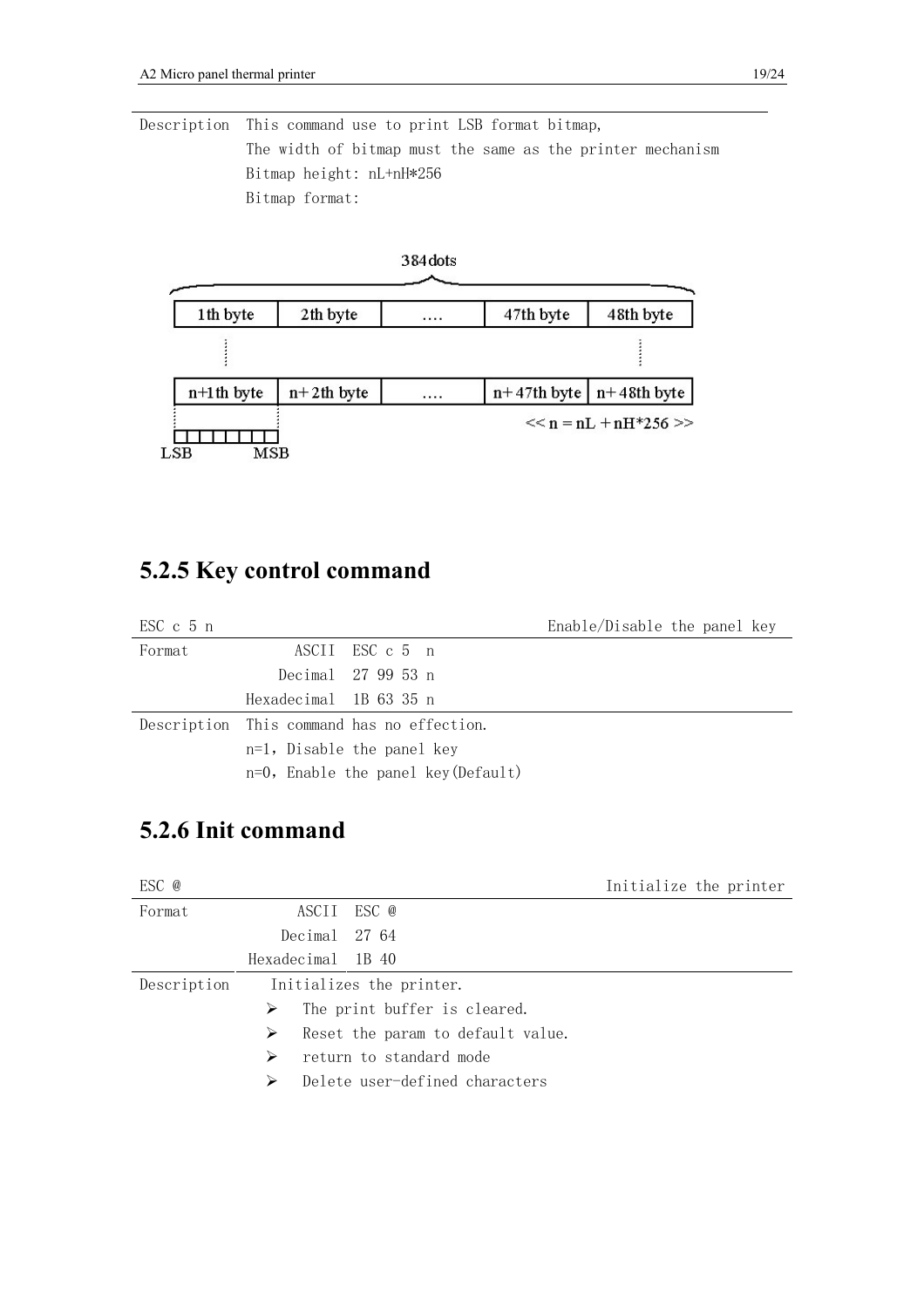## **5.2.7 Status Command**

| ESC v       |                                                         |                                                                               |                                           | Transmit paper sensor status |  |  |
|-------------|---------------------------------------------------------|-------------------------------------------------------------------------------|-------------------------------------------|------------------------------|--|--|
| Format      | ASCII                                                   | ESC v n                                                                       |                                           |                              |  |  |
|             | Decimal                                                 | 27 118 N                                                                      |                                           |                              |  |  |
|             | Hexadecimal                                             | 1B 76 n                                                                       |                                           |                              |  |  |
|             |                                                         | Description: Transmit board status to host                                    |                                           |                              |  |  |
| Return:     |                                                         |                                                                               |                                           |                              |  |  |
|             | P <paper>V<voltage>T<degree></degree></voltage></paper> |                                                                               |                                           |                              |  |  |
|             |                                                         | Example: P1V72T30 Mean: Paper Ready, Current voltage 7.2V, Printer degree: 30 |                                           |                              |  |  |
|             |                                                         |                                                                               |                                           |                              |  |  |
| GS a n      |                                                         |                                                                               | Enable/Disable Automatic Status Back(ASB) |                              |  |  |
| Format      | <b>ASCII</b>                                            | GS a n                                                                        |                                           |                              |  |  |
|             | Decimal                                                 | 29 97 n                                                                       |                                           |                              |  |  |
|             | Hexadecimal                                             | 1D 61 n                                                                       |                                           |                              |  |  |
| Description | n definition as follows:                                |                                                                               |                                           |                              |  |  |
|             | Bit                                                     | Function                                                                      | Value                                     |                              |  |  |
|             |                                                         |                                                                               | $\overline{0}$                            | $\mathbf{1}$                 |  |  |
|             | $\boldsymbol{0}$                                        | $\boldsymbol{0}$                                                              |                                           |                              |  |  |
|             | $\mathbf 1$                                             |                                                                               |                                           |                              |  |  |
|             | $\overline{2}$                                          | Disable/Enable ASB                                                            | Disable                                   | Enable                       |  |  |
|             | $3 - 4$                                                 |                                                                               |                                           |                              |  |  |
|             | 5                                                       | Disable/Enable RTS as                                                         | Disable                                   | Enable                       |  |  |
|             |                                                         | flow control                                                                  |                                           |                              |  |  |
|             | $6 - 7$                                                 |                                                                               |                                           |                              |  |  |
|             |                                                         | When ASB is enabled, the printer will send the changed status to PC           |                                           |                              |  |  |
|             | automatically.                                          |                                                                               |                                           |                              |  |  |
| ESC u n     |                                                         |                                                                               | Transmit peripheral devices status        |                              |  |  |
| Format      | ASCII                                                   | ESC u n                                                                       |                                           |                              |  |  |
|             | Decimal                                                 | 27 117                                                                        |                                           |                              |  |  |
|             | Hexadecimal                                             | 1B 75                                                                         |                                           |                              |  |  |
| Description |                                                         | This command is not supported.                                                |                                           |                              |  |  |
|             |                                                         | Return status bytes definetion:                                               |                                           |                              |  |  |
|             | bit0: Drawer status.                                    |                                                                               |                                           |                              |  |  |
|             | bit4:0                                                  |                                                                               |                                           |                              |  |  |

Always return 0 back.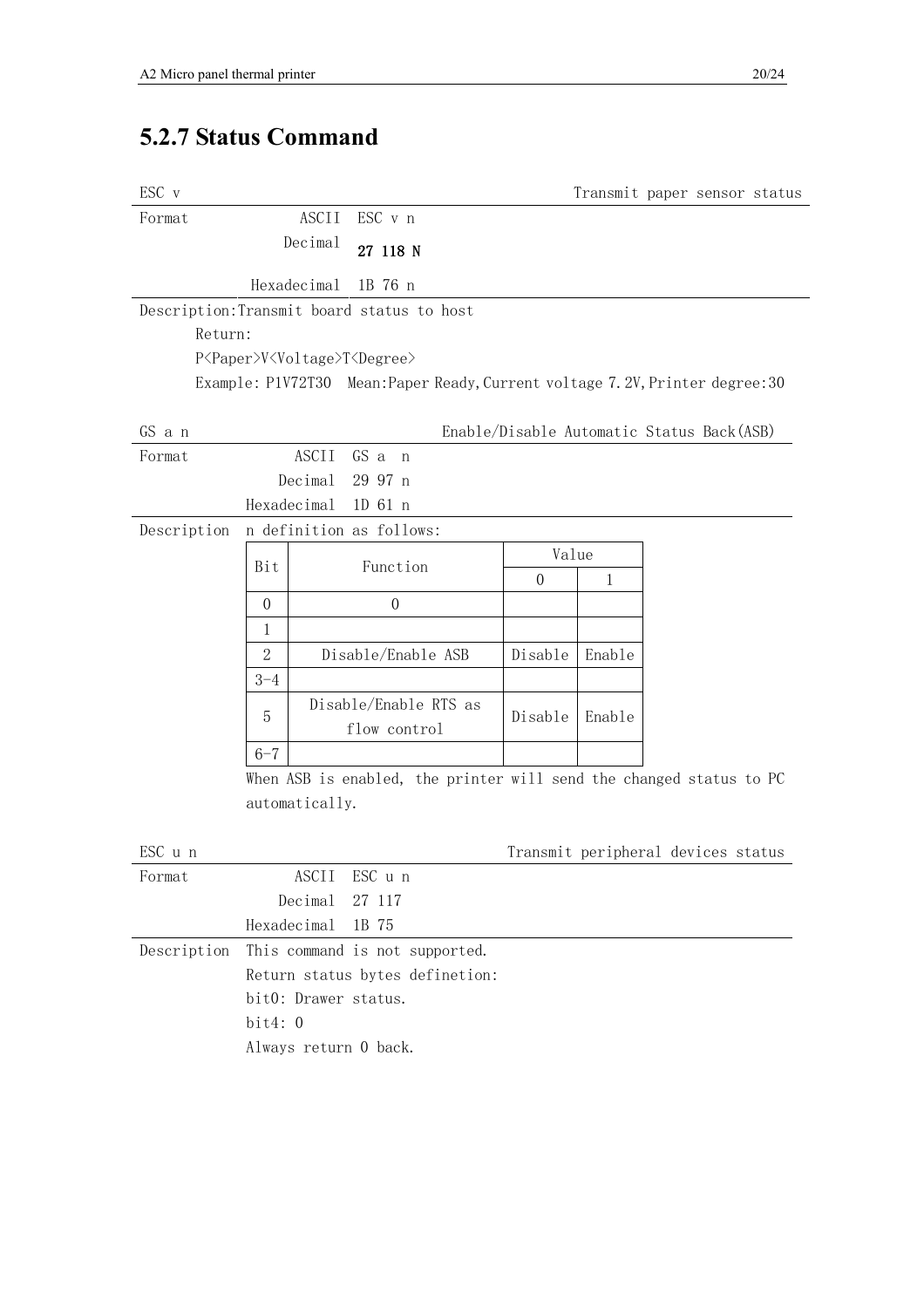# **5.2.8 Bar Code Command**

GS H n Select printing position of human readable character

|             | S                                                                                                                                       |
|-------------|-----------------------------------------------------------------------------------------------------------------------------------------|
| Format      | ASCII<br>GS H N                                                                                                                         |
|             | 29 72 n<br>Decimal                                                                                                                      |
|             | Hexadecimal<br>1D 48 n                                                                                                                  |
| Description | $0 \leq n \leq 3$                                                                                                                       |
|             | $48 \leq n \leq 51$                                                                                                                     |
|             | This command selects the printing position for human readable<br>characters when printing a barcode. The default is n=0. Human readable |
|             | characters are printed using the font specified by GS fn. Select the                                                                    |
|             | printing position as follows:                                                                                                           |
|             | Printing Positioin<br>n                                                                                                                 |
|             | $0,48$ : Not printed                                                                                                                    |
|             | 1,49: Above the barcode                                                                                                                 |
|             | 2,50: Below the barcode                                                                                                                 |
|             | 3,51: Both above and below the barcode                                                                                                  |
|             |                                                                                                                                         |
| GS h n      | Set bar code height                                                                                                                     |
| Format      | ASCII<br>GS h<br>n                                                                                                                      |
|             | Decimal<br>29 104 n                                                                                                                     |
|             | Hexadecimal<br>1D 68<br>n                                                                                                               |
| Description | This command selects the height of a barcode. n specifies the number                                                                    |
|             | of dots in the vertical direction. The default value is 50                                                                              |
|             | $1 \leq n \leq 255$                                                                                                                     |
| GS x n      | Set barcode printing left space                                                                                                         |
| Format      | <b>ASCII</b><br>GS x<br>n                                                                                                               |
|             | Decimal<br>29 120 n                                                                                                                     |
|             | Hexadecimal<br>1D 78<br>n                                                                                                               |
|             | Description Set the barcode printing left space                                                                                         |
|             |                                                                                                                                         |
|             |                                                                                                                                         |
| GS w n      | Set bar code width                                                                                                                      |
| Format      | ASCII<br>GS w<br>n                                                                                                                      |
|             | Decimal<br>29 119 N                                                                                                                     |
|             | Hexadecimal<br>1D 77<br>n                                                                                                               |
| Description | This command selects the horizontal size of a barcode.                                                                                  |
|             | $n = 2, 3$                                                                                                                              |
|             | The default value is 3                                                                                                                  |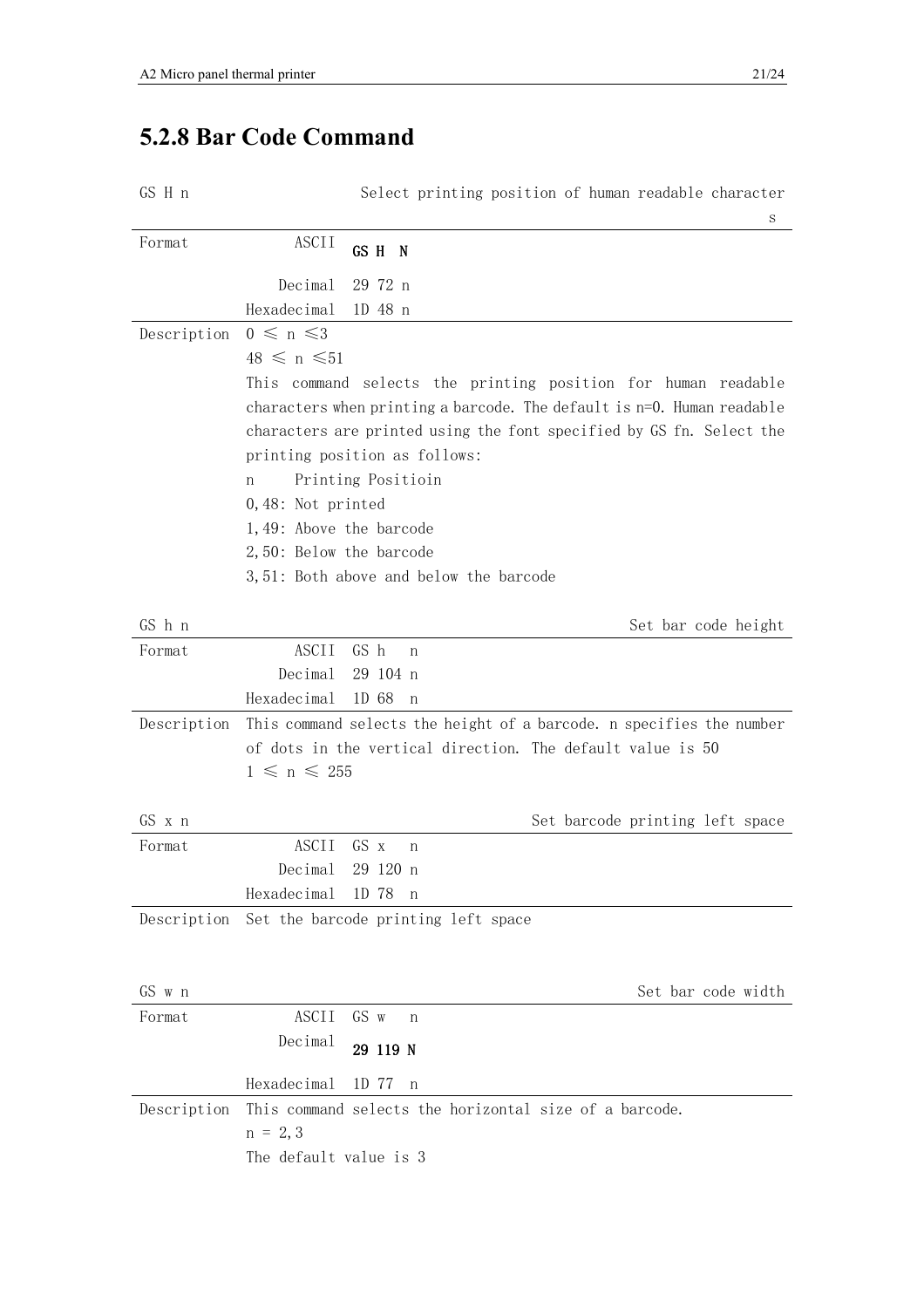| $GS$ k m d1 d2 $\ldots$ dk NUL |                                 |                        |   | Print barcode symbology |  |            |  |  |  |  |  |  |
|--------------------------------|---------------------------------|------------------------|---|-------------------------|--|------------|--|--|--|--|--|--|
| $GS$ k m n d1 d2  dn           |                                 |                        |   |                         |  |            |  |  |  |  |  |  |
| Format 1                       | ASCII                           | GS k                   | m | d1 d2  dk NUL           |  |            |  |  |  |  |  |  |
|                                | Decimal                         | 29 107 m               |   | $dl$ $d2$ $dk$ 0        |  |            |  |  |  |  |  |  |
|                                | Hexadecimal                     | $1D$ 6B                | m | d1 d2  dk 00            |  |            |  |  |  |  |  |  |
| Format 2                       | ASCII                           | GS k                   |   | m n d $1$ d $2$ dn      |  |            |  |  |  |  |  |  |
|                                | Decimal                         |                        |   | 29 107 m n d1 d2  dn    |  |            |  |  |  |  |  |  |
|                                | Hexadecimal 1D 6B m n d1 d2  dn |                        |   |                         |  |            |  |  |  |  |  |  |
| DESCRIPTION<br>M: BARCODE TYPE |                                 |                        |   |                         |  |            |  |  |  |  |  |  |
|                                | FORMAT 1: $0 \leq M \leq 10$    |                        |   |                         |  |            |  |  |  |  |  |  |
|                                | FORMAT 2: $65 \le M \le 75$     |                        |   |                         |  |            |  |  |  |  |  |  |
|                                | N: BARCODE LENGTH               |                        |   |                         |  |            |  |  |  |  |  |  |
|                                |                                 |                        |   |                         |  |            |  |  |  |  |  |  |
|                                | m                               | Bar code               |   | Number of               |  | Remarks    |  |  |  |  |  |  |
|                                |                                 | system                 |   | characters              |  |            |  |  |  |  |  |  |
|                                | 0,65                            | $UPC-A$                |   | 11, 12                  |  | $48 - 57$  |  |  |  |  |  |  |
|                                | $\sim$ 0.0                      | $\cdots$ $\sim$ $\sim$ |   | .                       |  | $\sim$ $-$ |  |  |  |  |  |  |

| 1,66  | $UPC-E$          | 11, 12            | $48 - 57$                          |
|-------|------------------|-------------------|------------------------------------|
| 2,67  | EAN13            | 12, 13            | $48 - 57$                          |
| 3,68  | EAN <sub>8</sub> | 7,8               | $48 - 57$                          |
| 4,69  | CODE39           | >1                | $32, 36, 37, 43, 45 - 57, 65 - 90$ |
| 5,70  | <b>I25</b>       | >1<br>even number | $48 - 57$                          |
| 6,71  | <b>CODEBAR</b>   | >1                | $36, 43, 45 - 58, 65 - 68$         |
| 7,72  | CODE93           | >1                | $0 - 127$                          |
| 8,73  | CODE128          | >1                | $0 - 127$                          |
| 9,74  | CODE11           | >1                | $48 - 57$                          |
| 10,75 | MSI              | >1                | $48 - 57$                          |

# **5.2.9 Control Parameter Command**

| ESC 7 n1 n2 |                                   | Setting Control Parameter Command |
|-------------|-----------------------------------|-----------------------------------|
| Format:     | $\text{ASCII:}$ ESC 7 n1 n2 n3    |                                   |
|             | Decimal: $27.55$ n1 n2 n3         |                                   |
|             | Hexadecimal: $1B\ 37\ n1\ n2\ n3$ |                                   |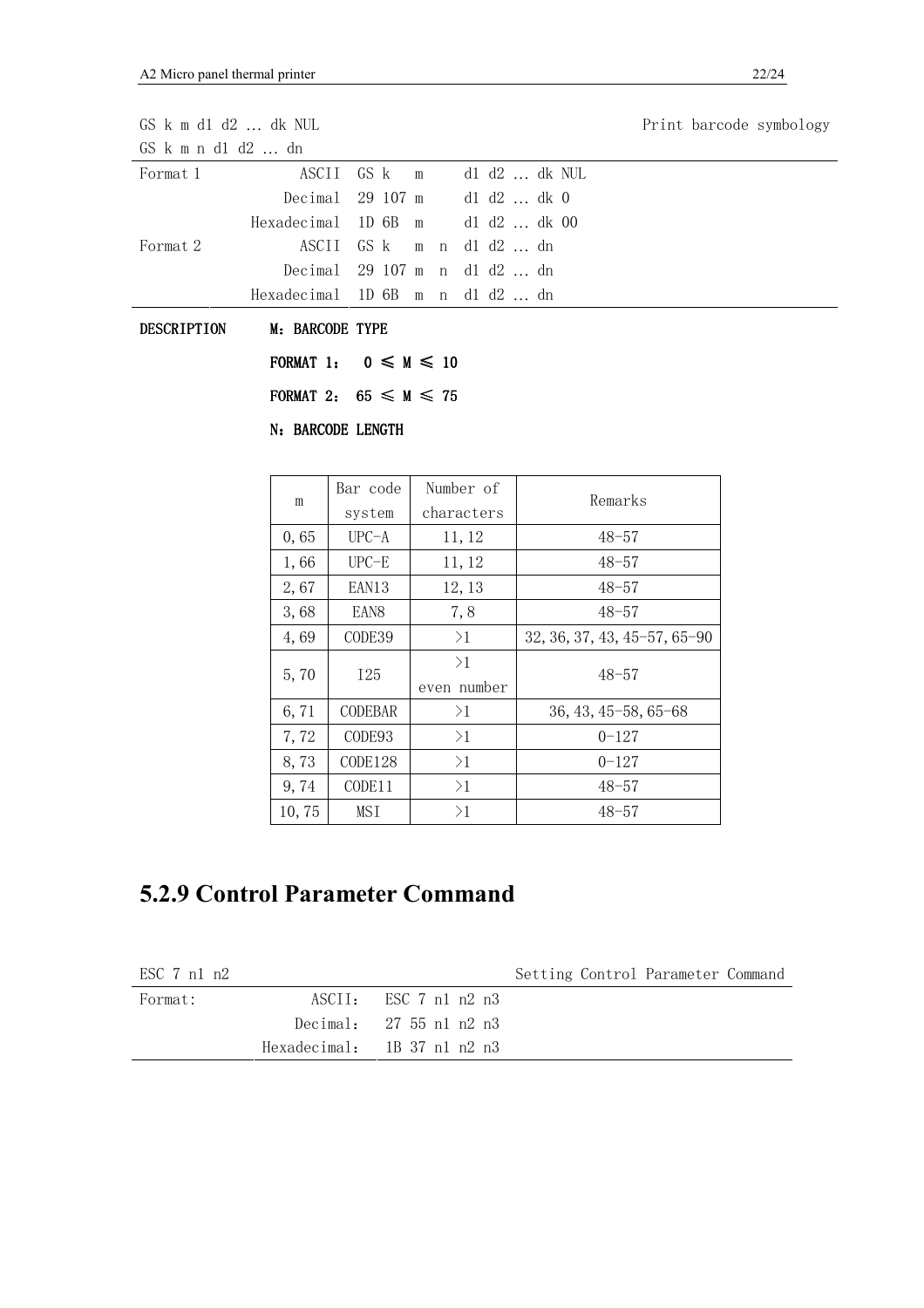| Description: | Set "max heating dots", "heating time", "heating interval"        |
|--------------|-------------------------------------------------------------------|
|              | $nl = 0-255$ Max printing dots, Unit(8dots), Default:7(64 dots)   |
|              | $n2 = 3-255$ Heating time, Unit(10us), Default:80(800us)          |
|              | $n3 = 0-255$ Heating interval, Unit(10us), Default:2(20us)        |
|              | The more max heting dots, the more peak current will cost         |
|              | when printing, the faster printing speed. The max heating dots is |
|              | $8*(n1+1)$                                                        |
|              | The more heating time, the more density, but the slower printing  |
|              | speed. If heating time is too short, blank page may occur.        |
|              | The more heating interval, the more clear, but the slower         |
|              | printingspeed.                                                    |
|              |                                                                   |
| ESC 8 n1     | Sleep parameter                                                   |
| Format:      | ESC 8 n1<br>ASCII:                                                |
|              | Decimal:<br>$27\,56\,n1$                                          |
|              | Hexadecimal:<br>1B 38 n1                                          |
| Description: | Setting the time for control board to enter sleep mode.           |
|              | $nl = 0-255$ The time waiting for sleep after printing finished,  |
|              | Unit (Second), $Default:0$ (don't sleep)                          |

When control board is in sleep mode, host must send one byte(0xff) to wake up control board. And waiting 50ms, then send printing command and data.

NOTE: The command is useful when the system is powered by battery.

| $DC2 \# n$   |                        | Set printing density                                |
|--------------|------------------------|-----------------------------------------------------|
| Format:      | ASCII:                 | $DC2 \neq n$                                        |
|              | Decimal:               | 18 35 n                                             |
|              | Hexadecimal:           | 12 23 n                                             |
| Description: |                        | D4. D0 of n is used to set the printing density     |
|              |                        | Density is $50\% + 5\% * n(D4-D0)$ printing density |
|              |                        | D7D5 of n is used to set the printing break time    |
|              |                        | Break time is $n(D7-D5)*250$ us                     |
| DC2T         |                        | Printing test page                                  |
| Format:      | ASCII:                 | DC2T                                                |
|              | Decimal:               | 1884                                                |
|              | Hexadecimal:           | 12 54                                               |
| Description: | Printing the test page |                                                     |